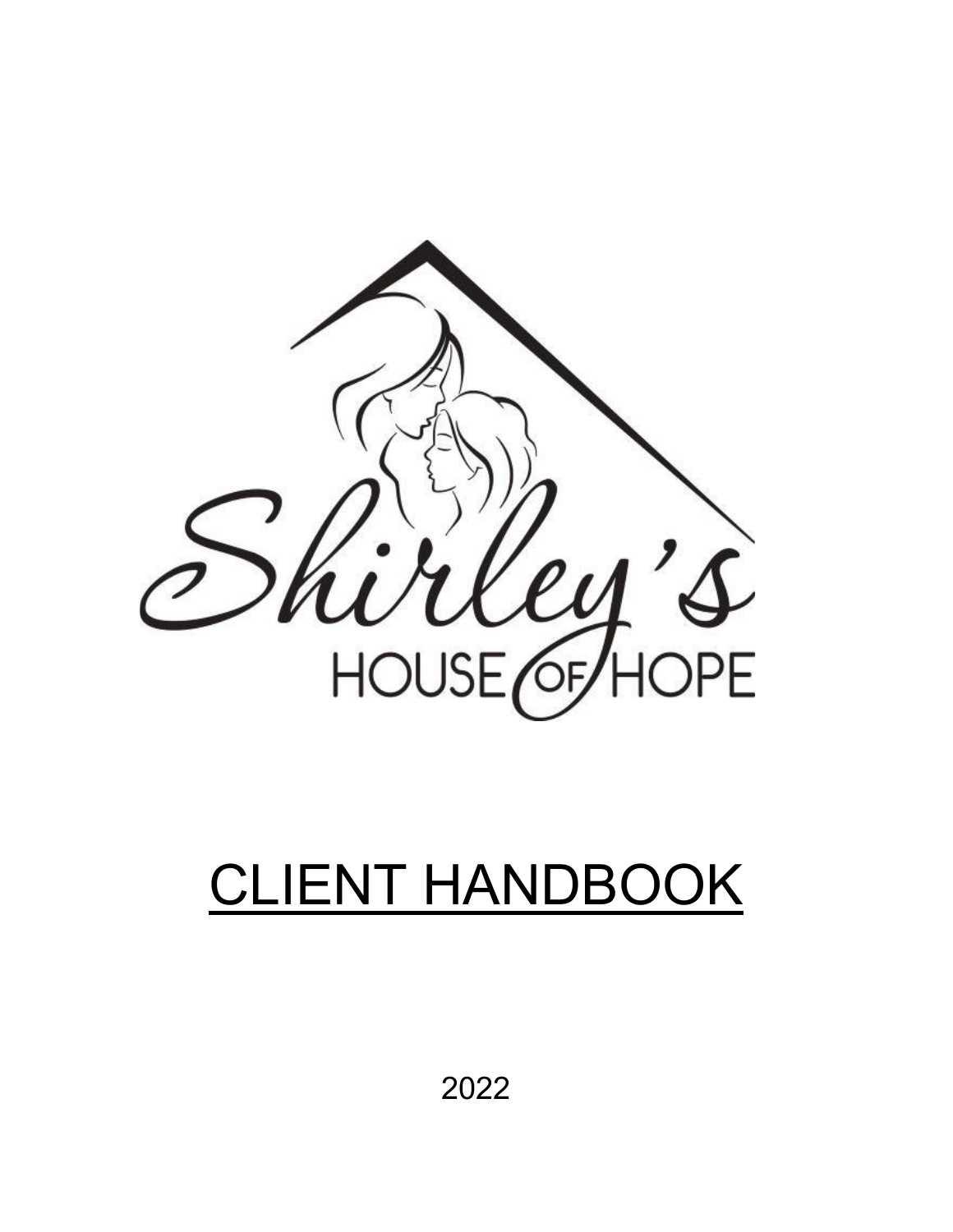"The Spirit of the Sovereign Lord is on me, because the Lord has anointed me to preach good news to the poor. He has sent me to bind up the brokenhearted, to proclaim freedom for the captives and release from darkness for the prisoners, to proclaim the year of the Lord's favor and the day of vengeance of our God, to comfort all who mourn, and provide for those who grieve in Zion-to bestow on them a crown of beauty instead of ashes, the oil of gladness instead of mourning, and a garment of praise instead of a spirit of despair. They will be called oaks of righteousness, a planting of the Lord for the display of his splendor. They will REBUILD the ancient ruins and RESTORE the places long devastated; they will RENEW the ruined cities that have been devastated for generations. Isaiah 61:1-4

### Welcome

We are thankful that God has brought you to Shirley's House of Hope. It is our desire that you will find peace, hope and a transformed life here. We are strongly committed to your healing process, providing you with the tools necessary to empower you to be strong and successful in your healing. Our commitment to you includes prayer, love, support, and a firm belief that God will meet you on this journey. He will be there to assist you along the road you have chosen to heal, giving you the freedom, you so deserve.

We have compiled this handbook to introduce you to our ministry. We encourage you to read it carefully and refer to it often. It is designed to answer your questions and make your stay here as effective and rewarding as possible. Please feel free to ask questions at any time.

We pray that God touches your heart in a special way during your stay here.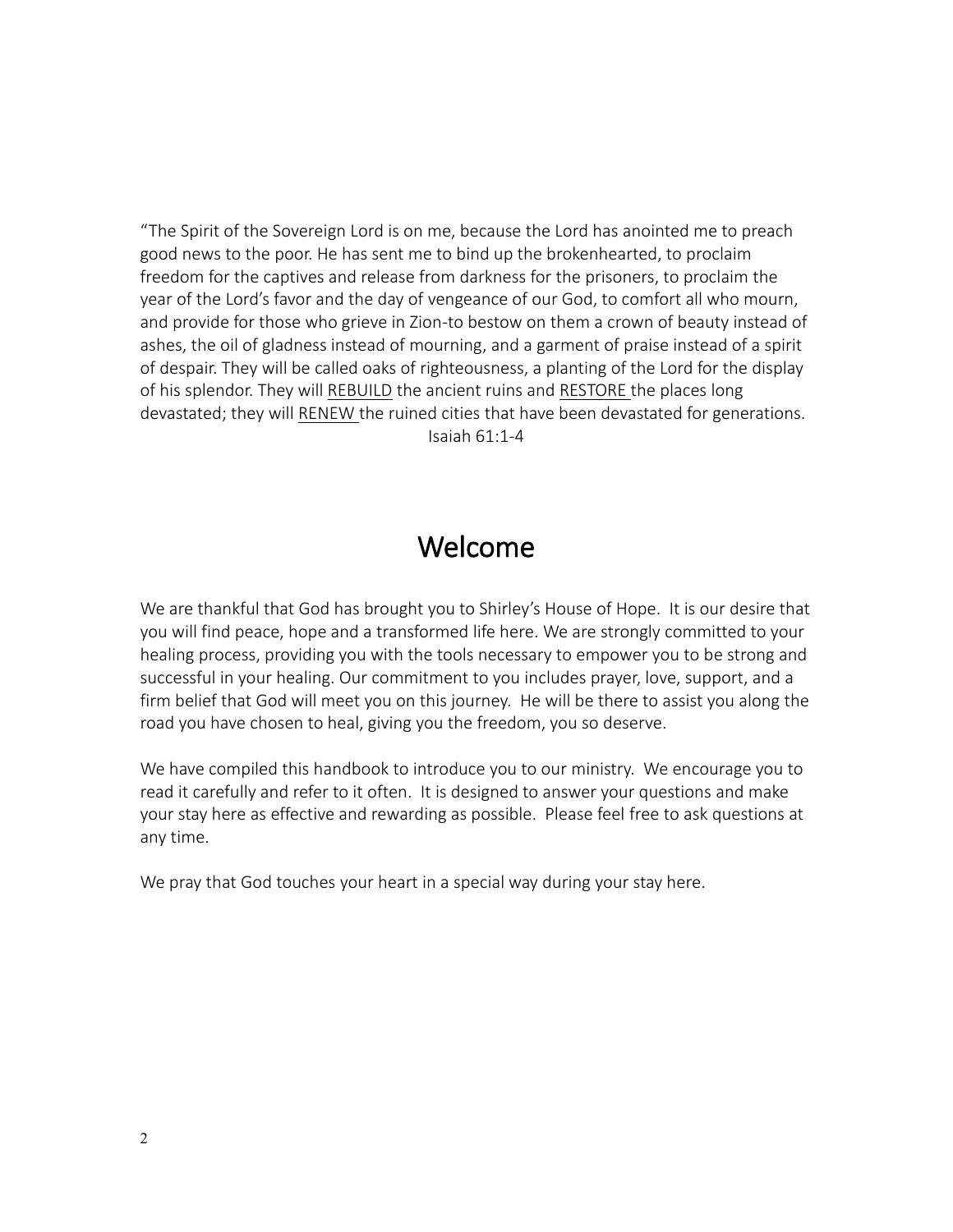### *Mission Statement*

*To rebuild, renew, and restore the lives of women and children hurting from domestic violence along with alcohol and drug addiction*

### *Our Purpose*

Our purpose is to help those hurting from the effects of abuse by showing them the love of Christ through:

- o Meeting their basic needs (food, clothing, shelter, etc.);
- o Assisting women in setting goals and making positive steps toward independence while staying at the shelter;
- o Providing them a sanctifying and nurturing atmosphere while learning and transforming;
- o Making available to them the necessary life skills and training to successfully live on their own;
- o Sharing with them the Gospel of Jesus Christ\* and encouraging those who want to change by using Biblical principles;
- o Enabling them to find freedom from the cycle of domestic abuse and addictions.

\* We are not a church or a para-church organization. Therefore, the local churches in the surrounding communities will assist in performing this function.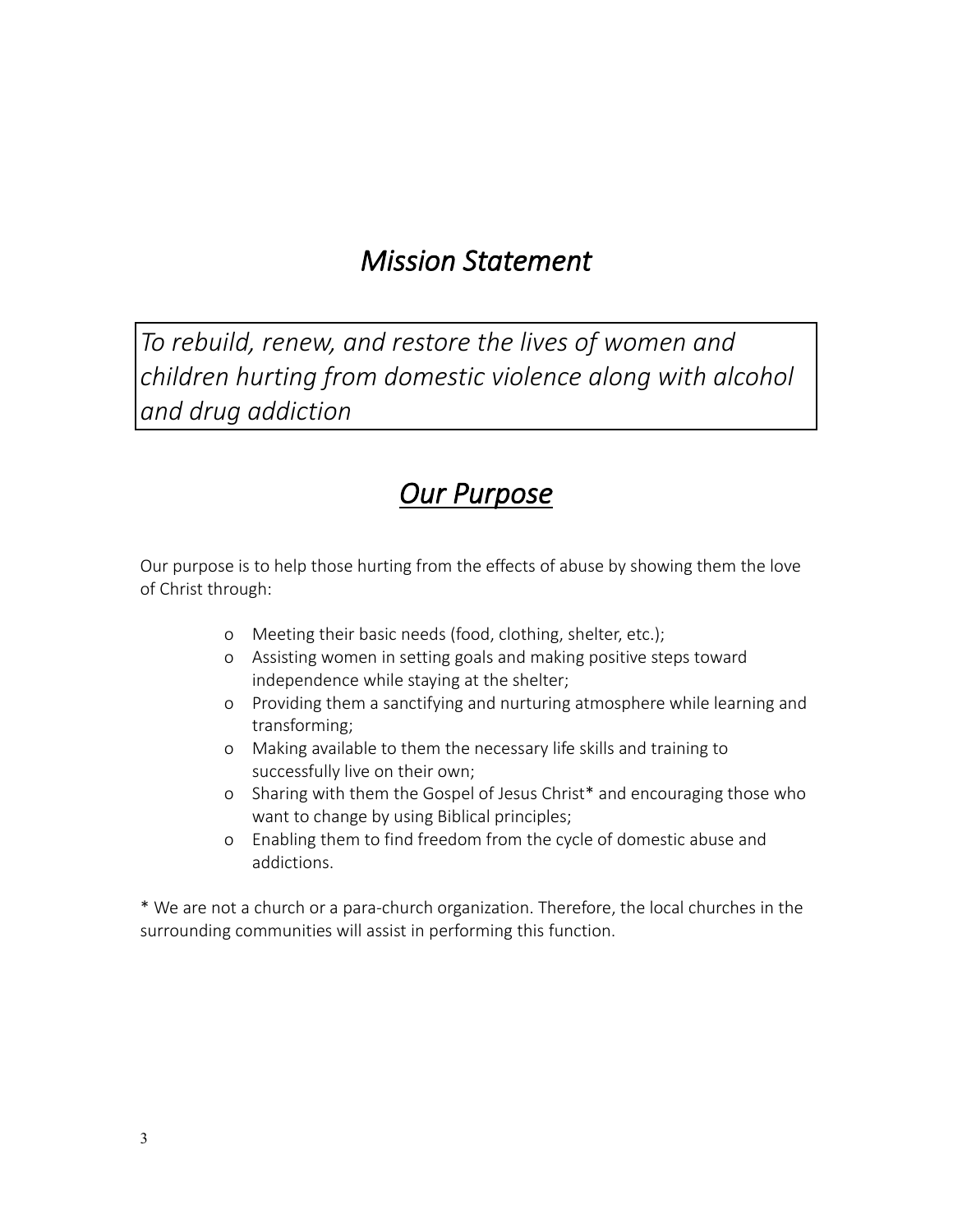# *Shirley's House of Hope receives no government funding.*

### *Location Information*

PO Box 207 Clients must use this address to receive mail. 1316 N. Hume Bldg. E Marshfield, WI 54449 Business Phone: 715-486-9000 Website: [www.shirleyshouseofhope.org](http://www.shirleyshouseofhope.org/)

### *Our History*

In 2007, Sue Poole and Julie Cravillion learned that 300 families a year were seeking services related to domestic violence in the Marshfield area. They were burdened to do something to demonstrate their love and care for those families. Sue and Julie prayed about it for months and decided to hold public meetings in January and February 2008. They put one small announcement in the newspaper and twenty people came to each meeting. That was all the confirmation they needed to show God was moving in the hearts of people in this community to provide a shelter. A steering committee was formed and soon afterward, a Board of Directors.

God's provision has been readily evident every step of the way. Papers were filed for the Articles of Incorporation and soon after non-profit status were granted.

After laying the initial groundwork, the search for a shelter began. They looked at housing options that were reasonable to rent or purchase, but one by one they were crossed off the list because of safety concerns or limited space and facilities. The current building was found while visiting a friend staying at an assisted living facility. One of their buildings was available. After talking with the owner, a contract signed to rent the building at a very reasonable rate.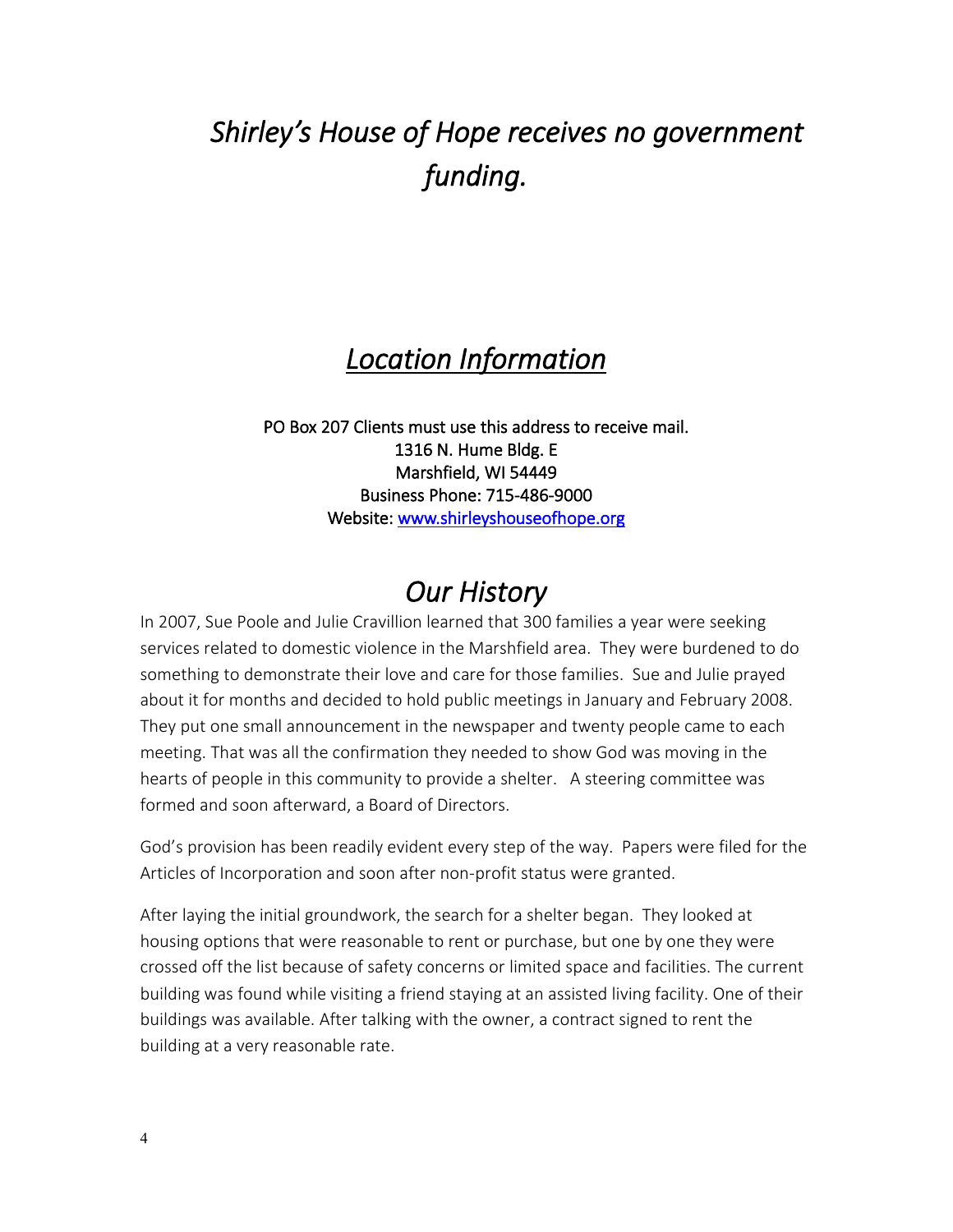Every opportunity was taken to learn more about opening and running a successful shelter where the transforming love of Jesus Christ can bring healing to women and children.

Partnerships have been formed with area agencies.

Churches, people, and organizations adopted areas of the shelter to furnish and decorate. Since opening many people and community, organizations have contributed to the ongoing updating of the shelter.

In 2014, we began "The Building of Hope" capital campaign to build a firm foundation for the ministry.

In 2017, the first building paid off and another building acquired.

2018, Addiction recovery services expanded.

God has been faithful to provide for the shelter as they and the Board has been obedient to His calling.

# *Description of Program*

Clients will attend classes during the week. These classes have been specifically chosen to focus on issues relevant to healing and restoration. Program expectations also include but are not limited to the following: attending church, daily devotions, case management as well as completion of class assignment. Clients will also begin weekly counseling as they work through "The Genesis Process Personal change and Relapse Prevention Workbook<sup>"</sup>

Classes offered at Shirley's House of Hope include the following: Believing God, Boundaries, Breaking Free, Forgiveness, Healing the Trauma of Domestic Violence, Anger Management, and Healing for Childhood Sexual Abuse, Self-care, and Nutrition. Parenting classes are available for those who have children.

Clients are encouraged to develop daily personal habits that contribute to a healthy lifestyle. Part of those daily habits will include assigned chores, preparing meals, as well as keeping the room clean and organized.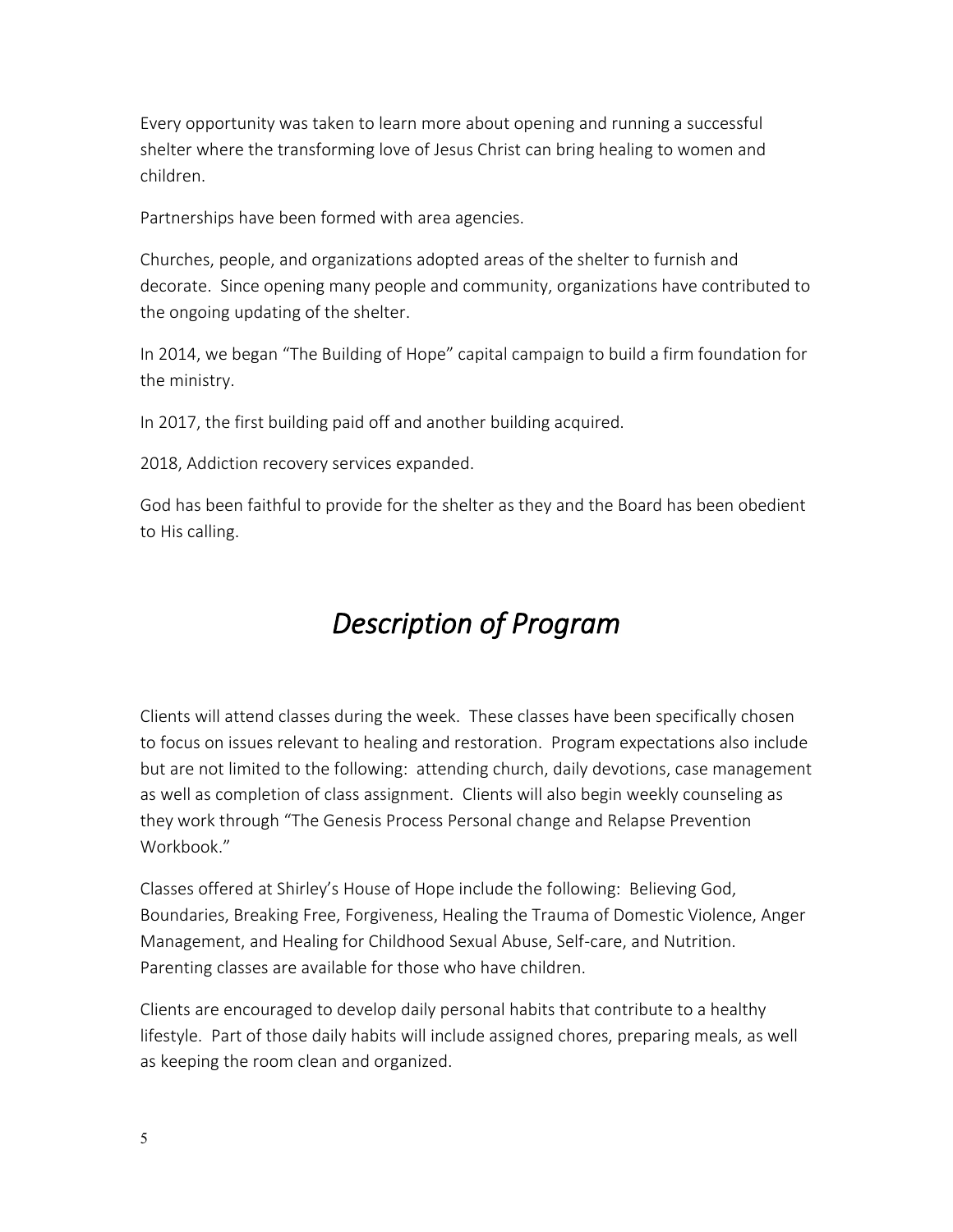Clients are eligible to use their cell phones within set guidelines of the program during the final months of the program.

The client may also be eligible for short passes with family or mentor with director's permission. Client should expect to be drug tested upon return.

At the end of nine months the client will secure employment or attend school, find childcare, and transportation. When a client has acquired those things, they may either apply to live in the Recovery Center or secure housing on their own.

Some clients may apply to do a yearlong internship with SHOH. The internship would be staffing on nights and weekends and other ways determined necessary. Internship would be an unpaid training period with room and board as compensation.

If a client desires to live in the Recovery Center, a new handbook will be given covering the guidelines.

### *GUIDELINES*

For a harmonious community and for the safety and protection of all guests and volunteers alike, we choose to embrace the following guidelines:

#### Rules for Your Safety: Any violation of the following guidelines is grounds for immediate dismissal,

- 1. Drugs: Bringing or using drugs or alcohol on property- This includes nonprescription medication without prior approval of shelter staff. This includes coming into the shelter drunk and disorderly or high on any form of drugs. Shelter staff may do a room check at any time in order to enforce this rule. You may be asked at any time to do a drug, nicotine, or alcohol test.
- 2. Violence: Any act of violence by anyone in the shelter is prohibited. You are asked to treat all residents and staff with respect. No outburst of any violent nature either verbal or physical will be tolerated at any time..
- 3. Weapons: Guns and knives are not allowed in any form on this property. This includes any play guns and weapons. You must turn in any gun or weapon upon arrival. All guns that are turned in may be checked for registration when applicable. All weapons turned over will be returned to you when you leave the shelter.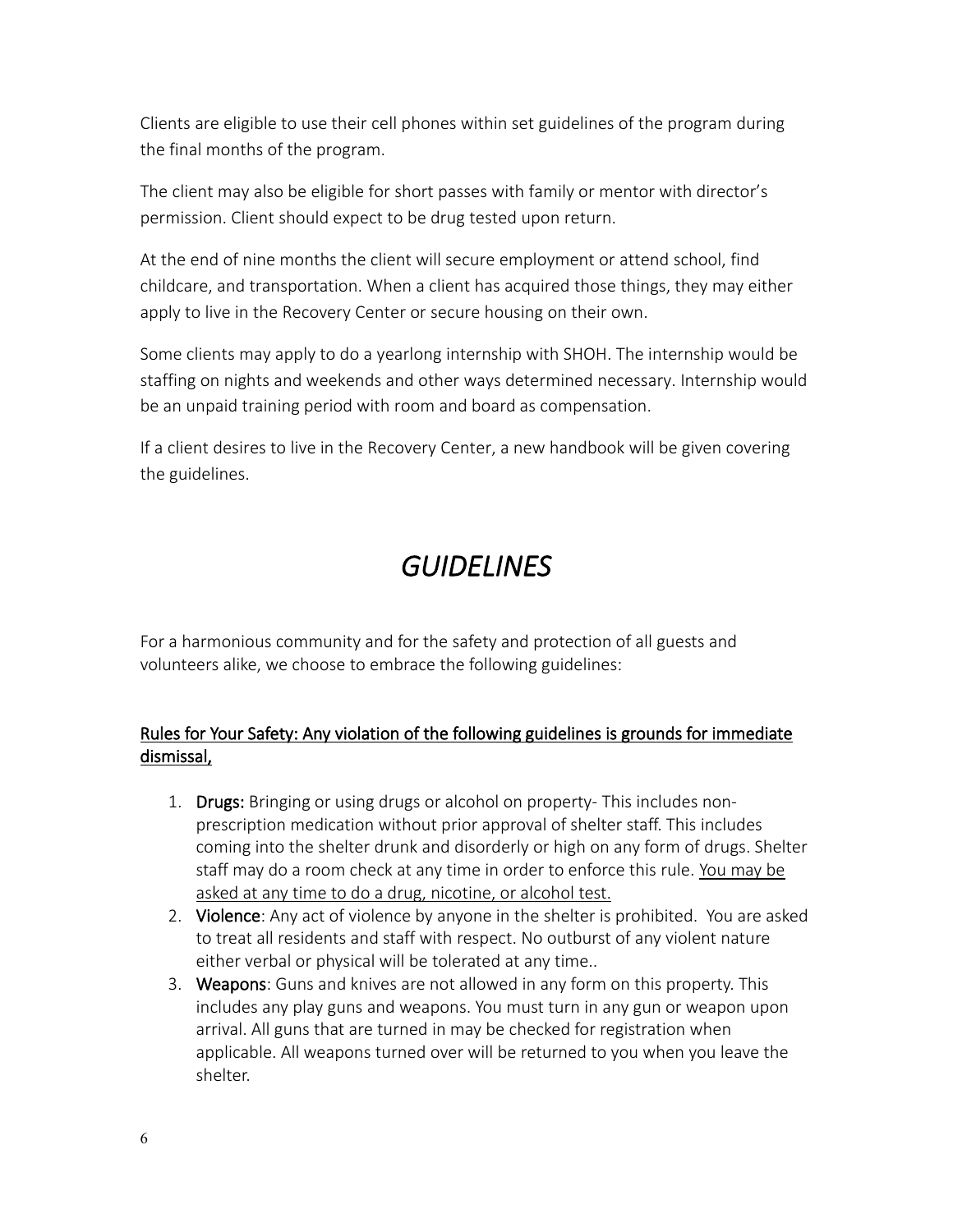# *ACCOUNTABILITY*

We utilize a 3 check disciplinary system. Clients are given checks for negative behaviors in an effort to deter them from developing or continuing bad habits; and to keep them within the guidelines of this program. If any client reaches a total of three checks in a two-week period, she may be subject to dismissal from the program. Staff will only give checks. If a client is given a check, they will be notified by the Director or other staff and asked to sign for the checks in her file. A check may be given by a staff member for any infraction of the guidelines listed, or for any other behavior staff deems necessary. If a client would like an opportunity to redeem herself, she can ask for and be given extra assignment to remove a check. Each assignment will be one that is productive and beneficial to the person involved

# *Dismissal Policy*

A client may be dismissed from the program immediately for any of the following reasons:

- 1. Repeated violations of the guidelines and policies listed in this document.
- 2. Rebellion- We will not work with a person who is unwilling to be disciplined or follow staff directives.
- 3. If, in the opinion of a staff member a client is not serious about recovery as evidenced by repetition or a combination of the following:
	- -Not completing assignments
	- -Not participating in classes or groups
	- -Sleeping during class
	- -Dishonesty
- 4. Any Cardinal Rule Violation
	- -Use of alcohol or drugs at SHOH or when on pass
	- -Physical violence to anyone
	- -Theft or covering up a theft
	- -Protesting by threats to leave or refusing to complete assigned tasks
	- -Arguing with or disrespecting staff
	- -Talking negatively about the program or staff
	- -Racism in any form, including using race to manipulate others

### *Services*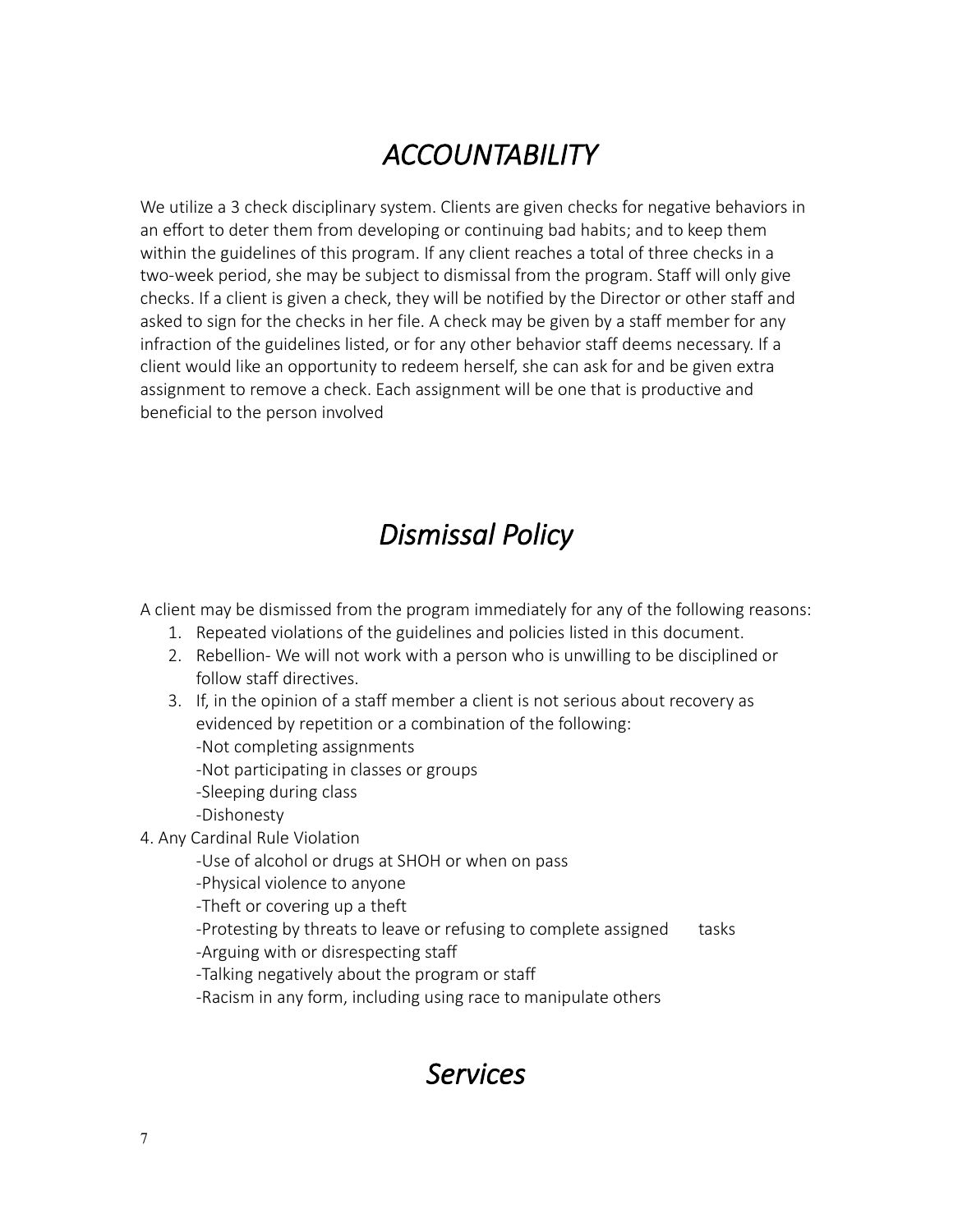- 1. When a client enters SHOH all personal belongs are searched. Each time packages are brought into the shelter they should be taken into the office and searched before client takes items to her room.
- 2. All medications are stored in the director's office. Medications should be taken at designated times while in the office.
- 3. Each client has a med box that is filled weekly with supervision according to directions on the bottle.
- 4. Any items like cell phones brought in but not to be used while in shelter are locked and stored in the director's office.
- 5. When a client enters SHOH she needs to bring a photo ID. All clients will have a UA upon arrival.
- 6. Clients will be asked to begin a journal and spend some time each day reflecting on any thoughts, feelings, fears, trauma experienced and that they might be dealing with, or anything they are concerned with at this particular time in their healing process.
- 7. Staff will assist new clients in adjusting to life at SHOH and helping them understand all guidelines and procedures.
- 8. Any appointments that a client needs to make outside of the house should be scheduled within the programming schedule and approval of director.

# *Need to Know*

Please read this information thoroughly. We do not serve males that are 12 years of age or older. In order to keep our environment safe and as enjoyable as possible for everyone, we all voluntarily choose to follow the guidelines. Respect and dignity are shared here between clients,, staff, and, volunteers at all times.

#### If you decide to disregard this information that decision may result in you being asked to leave

#### *The information in this section is subject to change by Shirley's House of Hope Program Director at any time*

This information does not constitute a contract, which guarantees services. We believe that you are not here by accident but as a "divine appointment." We want you to know that God loves you, just as you are, and He has a great plan for **your life**. We hope to help you discover at least part of that plan.

Complaining: There is NO complaining at SHOH. The Bible says in Philippians 2:14-15, "Do all things without grumbling or arguing so that you may become blameless and pure children of God without fault, in a warped and crooked generation. Then you will shine among them like starts in the sky." We want to be women that shine like stars in pointing others to Jesus. Do not become a woman known for complaining.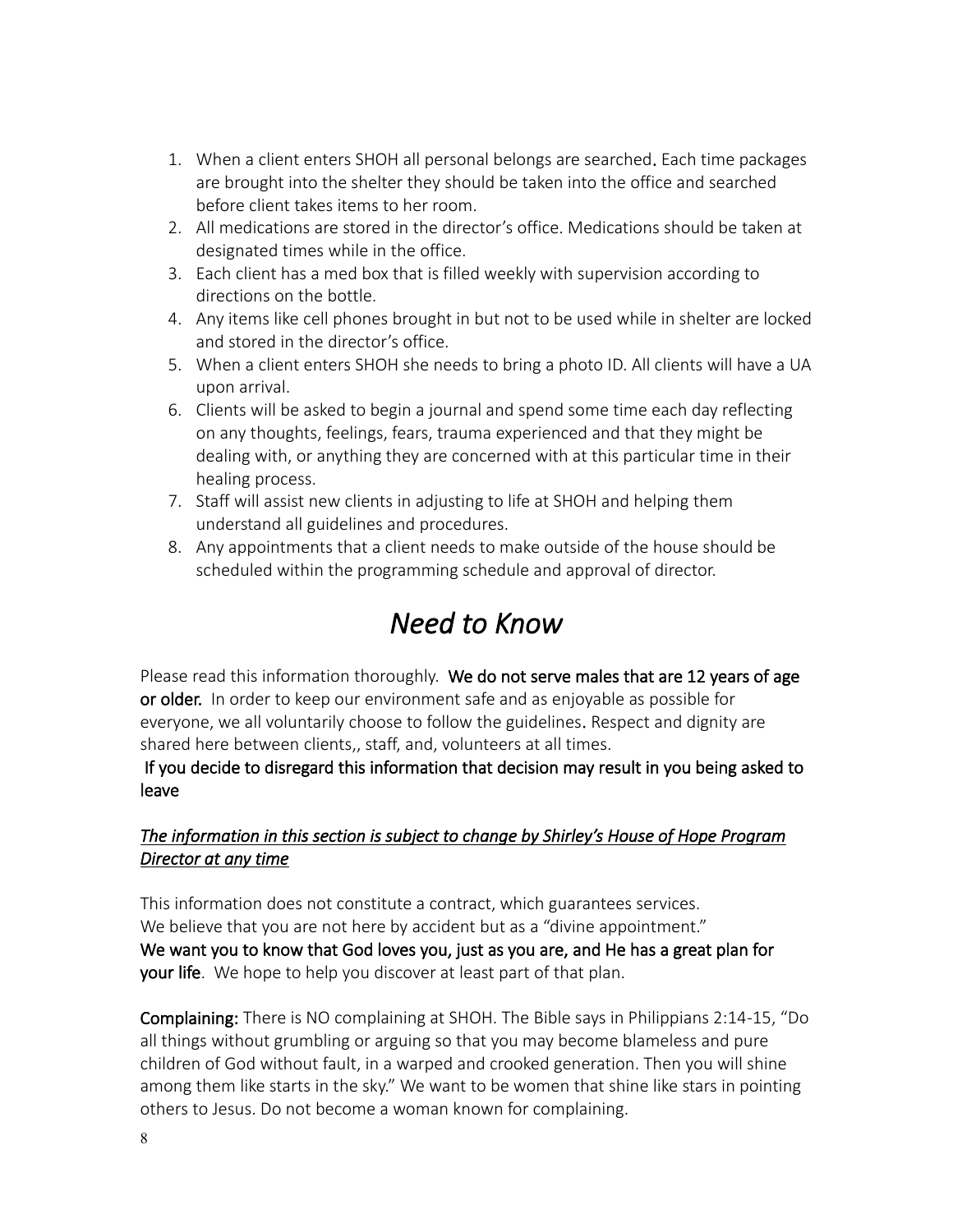Bedtimes: Moms are expected to begin bedtime routine at 6:00pm for children 6 and under with a bedtime of 7-7:30pm Children 7 and above prepare for bed at 7:30 and bedtime is 8:00pm. Bedtime for adults is 10:00pm Noise levels in the bedrooms after 10:00pm should be quiet with consideration for each other.

Curfew: Adults must be in their rooms by 10pm nightly and children by their bedtime. The expectation is that everyone will be in her room (except for use of the bathroom) from 10pm until 6am.

Appointments and Transportation: SHOH staff will provide transportation if the conditions of the roads are safe and appointment preapproved. Clients are responsible for keeping their appointment scheduled within SHOH availability and their programming schedule. The use of MTM is also an option in some situations.

Bathrooms: All bathrooms must be kept clean at all times. Clean out the bathtub after use. Please do not leave your personal belongings in the bathroom. This includes: soap, shampoos, towels etc. Any items left may be confiscated.

Cameras: There are cameras around the outside of the building and in the public areas inside the building for safety and security. These cameras are checked and monitored as an additional step to ensure your safety and respect of SHOH.

Childcare: SHOH does not provide childcare but will assist moms in caring for their children, so they are able to attend classes. Teenagers are allowed in their rooms and in the dining room without parental supervision, provided their parents are on the property.

Church attendance: Church attendance is mandatory; to stay home you must get permission from the Director at least two hours prior to the time scheduled to leave for church. Indications of illness to prevent church attendance are fever, vomiting, and/or diarrhea. You need to observe proper church etiquette and you may not leave the church property. All clients must sit together as a group in an assigned spot. Restroom visits should be made before the service starts. If a client must excuse herself, she is asked to be respectful with as little disruption as possible.

Cell Phones/iPhone/iPad/laptops/and any other communication devices: Must be turned into the office on arrival. Cell phones may be returned to a client after 6 months in the shelter in accordance with directors' permission. Thereafter, a cell phone can be used each night between 8 pm, 10 pm after chores are done, and children are in bed.

Community Meetings: After devotions, Monday through Friday clients and Director meet informally and share openly and honestly about feelings or actions that may get in the way of relationships, program goals, or learning more about the Christian life. As part of a close-knit community, program participants learn to build trust with each other. Working on good communication and accountability promotes personal growth, spiritual maturity,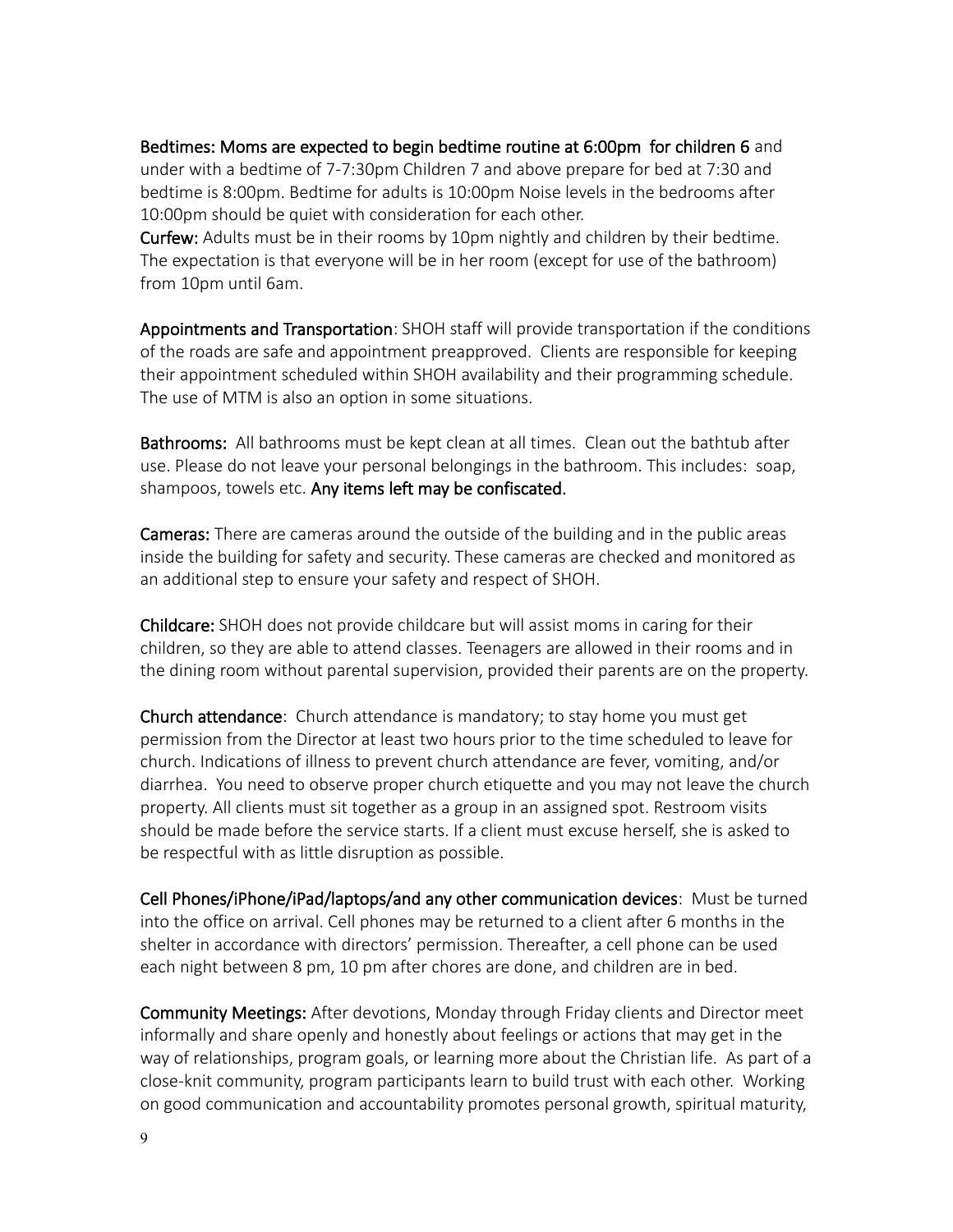and overall success.

Confidentiality: It's important to remember at all times that breaking another client's confidentiality can jeopardize their safety as well as your own. Confidentiality covers many areas such as saying a client's full name in front of other people or sharing information about another client even if you don't use their name. Do not post pictures of other clients on Facebook. Mutual trust is essential in keeping everyone safe.

Conflict Resolution: Conflict may occur in our community. Many times, conflict can be resolved between the people involved without further intervention by Shirley's House of Hope staff. If this is not possible, see the Program Director. If you are having conflict with another person you need to talk only to that person and not involve others in the conflict.

#### Contact: No contact with men other than biological father, son or brother. No contact with abuser.

Dining Room: Food should be eaten in the dining room only. The only exception is baby bottles. During meal times, you must sit with your children and take care of their needs. If a highchair is used, then you must clean it. The evening meal is eaten together as a family and it is impolite to leave the table until everyone is done eating. Everyone will sit at the table for at least 30 minutes. Regarding food, you may take what you want but eat what you take. Also remember that the food is to be shared with everyone. The dish should be passed to the person on your right until everyone is ready to begin eating. After grace is said everyone may begin their meal. Moms need to clean up any messes made by their children while eating breakfast or lunch.

Donations: Do not go through donations or touch, look at what is inside of a box without prior permission from the staff.

Dress Code: Proper clothing is required at all times. Boys wear shirts. Shorts and skirts must be modest in length. Women must wear bras underneath their clothing anytime when outside of their rooms. Both children and adults must wear shoes, sandals, or slippers with soles when outside of their rooms before 5pm. Pajamas are not worn in common areas until after 8pm. Clients are not to wear tank tops or spaghetti straps without a jacket or sweater covering. There should be no cleavage showing. There should be no inappropriate words on tee shirts. It is up to the discretion of staff to determine whether clothing is appropriate. All clients are required to shower and brush their teeth every day. Hair must be neat and clean. NO body piercing allowed except in ears. All other piercings must be removed even if it requires medical assistance. Please refer any questions to Director.

Emergency Room visits and hospital stays: The emergency room is to be used for EMERGENCIES only. While we want you to get the medical attention you may need, we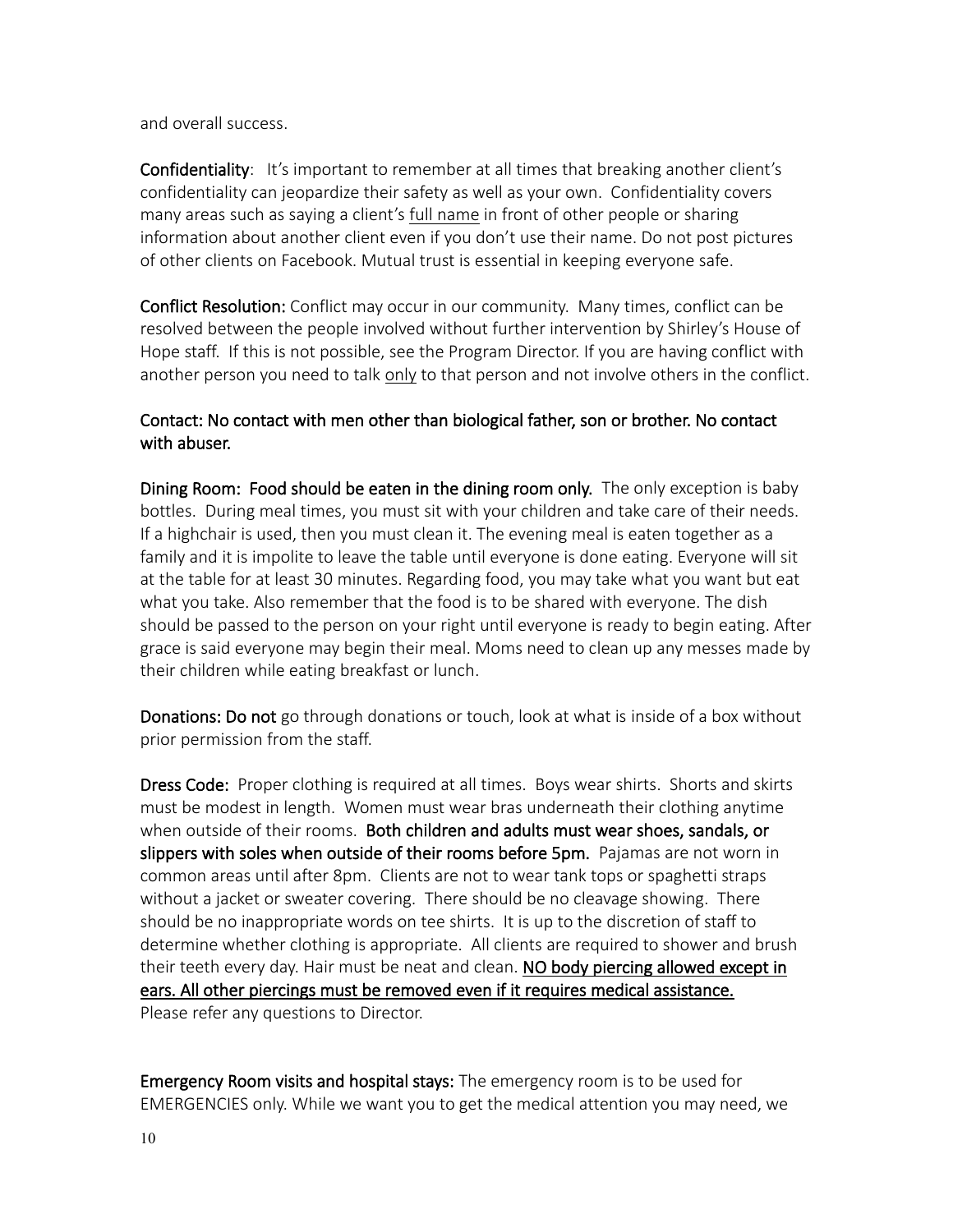cannot start habits of running back and forth to the ER all throughout the day and at all hours of the night. If you feel like you need to go to the emergency room, you need to talk to the director or staff person on duty right away. If you go to the emergency room after 6 pm, you must go by ambulance and SHOH will pick you up the following morning by 8 am. We will not run back and forth to the emergency room in the evenings. If you do not wish to spend the evening in the ER waiting room, consider waiting until the next morning (if the issue is not serious enough to warrant and ER trip). DO NOT get any kind of pain pills or shots while at the ER. People in recovery need to find other ways of dealing with pain besides using drugs. You will be drug tested upon your return. Testing positive from an ER trip will result in immediate dismissal. Should you need to be admitted into the hospital at any time, please remain in communication with SHOH. We want to know how you are doing and any other pertinent information, please call us with your room number and other information, such as diagnosis and possible release information.

Employment: After nine months of program, you will be assisted in finding employment and housing. As you transition through the process of finding employment, close communication with the Director is essential. Employment may not include working on Sunday mornings or after 10 pm or before 8am. Clients may not find employment at establishments that primarily serve alcohol.

Gossip: Talking to one client about another client in a negative way is gossip and the Bible is very clear that we are not to gossip but to encourage our sisters in love. Do not even listen to gossip.

Hallways: These areas are to be kept neat, clean and free of any trash or personal items. Clients are allowed in their hallways only. No visiting is allowed in the hallways or each other's rooms

Household Chores: Every adult will be required to do household chores which will be assigned weekly. Children may assist their moms with chores.

The chore of **cooking** includes menu planning. The menu is to be reviewed by staff the Thursday before the week to cook. Meal planning should maximize the use of donated items. Menu planning should take into consideration the food preferences of the other clients. Clients need to understand that not every meal will be to their liking. The chore of cooking includes making a grocery list for the designated shopping. Grocery shopping happens once a week. Everything for the week needs to be purchased then. No other groceries will be purchased during the week. When cooking, clean up and put remaining food and ingredients in their proper places. It also includes cleaning out the refrigerator at the end of their assigned week. The evening meal is to be ready at 5 pm each day. The chore of **dishes** includes the cleaning of the countertops, microwave and washing the floor.

The chore of living room includes the vacuuming, dusting, cleaning the foyer, the rug outside the front door and vacuuming the carpeting in the halls.

The chore of the dining room includes washing the floor into the hall and living room.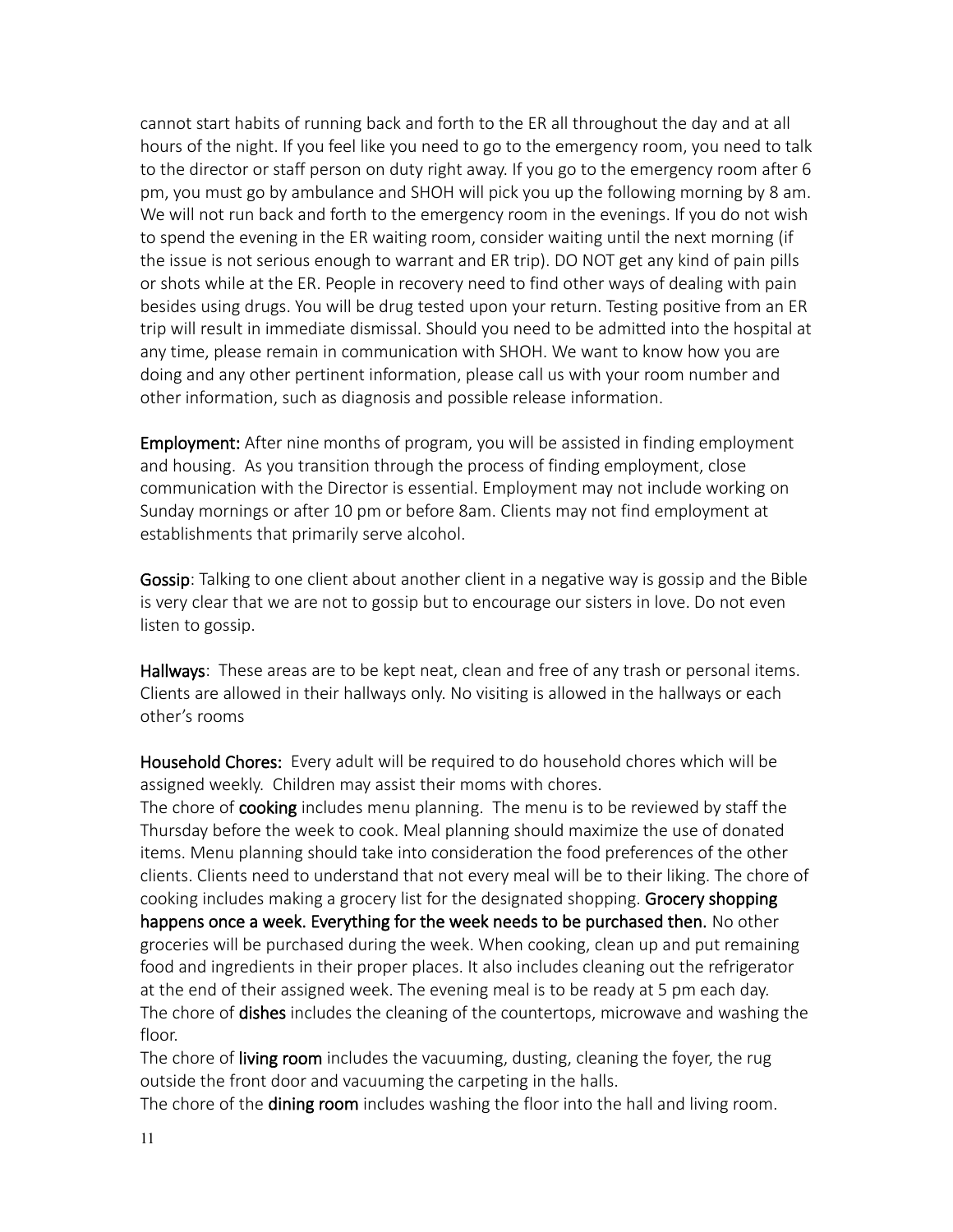The chore of the **garbage** includes recycling and offices, cleaning the garbage cans and wall behind garbage can in the kitchen.

The chore of the **bathroom** includes emptying the garbage, cleaning the toilet and sink, washing the floor and mirror, checking supplies, cleaning bathtub, and washing the rugs if needed.

Each client will be given a list of assigned chores and expectations/ directions with each .

Kitchen: NO ONE IS ALLOWED IN THE KITCHEN BETWEEN 10 PM AND 6AM. THE KITCHEN IS CLOSED BETWEEN 8:30 AM AND 11 AM. THE KITCHEN IS CLOSED BETWEEN 1 PM AND 4:30 PM. The responsibility for preparing the evening meal for everyone in the shelter will be one of the chores shared by everyone in the house on a rotating basis. Learning to prepare meals will prepare you to live on your own. You are allowed in the kitchen during meal and preparation for a meal. Peanut butter and jelly sandwiches will be available for those who do not like what is being served. You may not complain about food. You may not bring in food from restaurants or other places without providing for everyone. There should be no food outside of the kitchen or dining area. Children under the age of nine are not allowed in the kitchen for safety reasons. No sugary drinks, soda, or energy drinks are to be included with weekly grocery shopping.

Laundry: There will be a scheduled time for each client posted on the door of the laundry room. Laundry times are scheduled Monday-Friday. There is no laundry allowed Saturday or Sunday unless preapproved by director. Please follow the directions posted in the laundry room for use of the machines. Please be sure to clean dust filter and inside laundry machine after use.

Living Room: No personal items are to be left in the living room.

Mail: Director must read all incoming and outgoing mail. When the post office box is checked, clients will be given their mail. The address is: PO Box 207 Marshfield, WI 54449. We will only give mail to the person to whom it is addressed. After leaving SHOH, clients are responsible for contacting all of the necessary parties who need to know their new address. We will not hold mail for you but we will forward your first-class mail for one month if you give us an address upon moving out. If an address is not provided, your mail will be returned to sender.

Medications: All prescription medications are to be turned in immediately on arrival and kept locked in the director's office. They will be given out at 7:30 in the morning and 8 pm in the evening (noon if needed) daily in the office. If you miss these times then you will have to wait for the next time. Inhalers may be kept with you. Clients will document taking of medication on her medication sheet (children included). Clients should bring water to the office to take medication there, so no medication goes out of the office area. Only one client at a time is allowed in the office to take medication. Medicine boxes are filled once a week with staff. Medication needs to be taken as prescribed unless the client has a Doctor's note. Not taking medication as prescribed is a reason for removal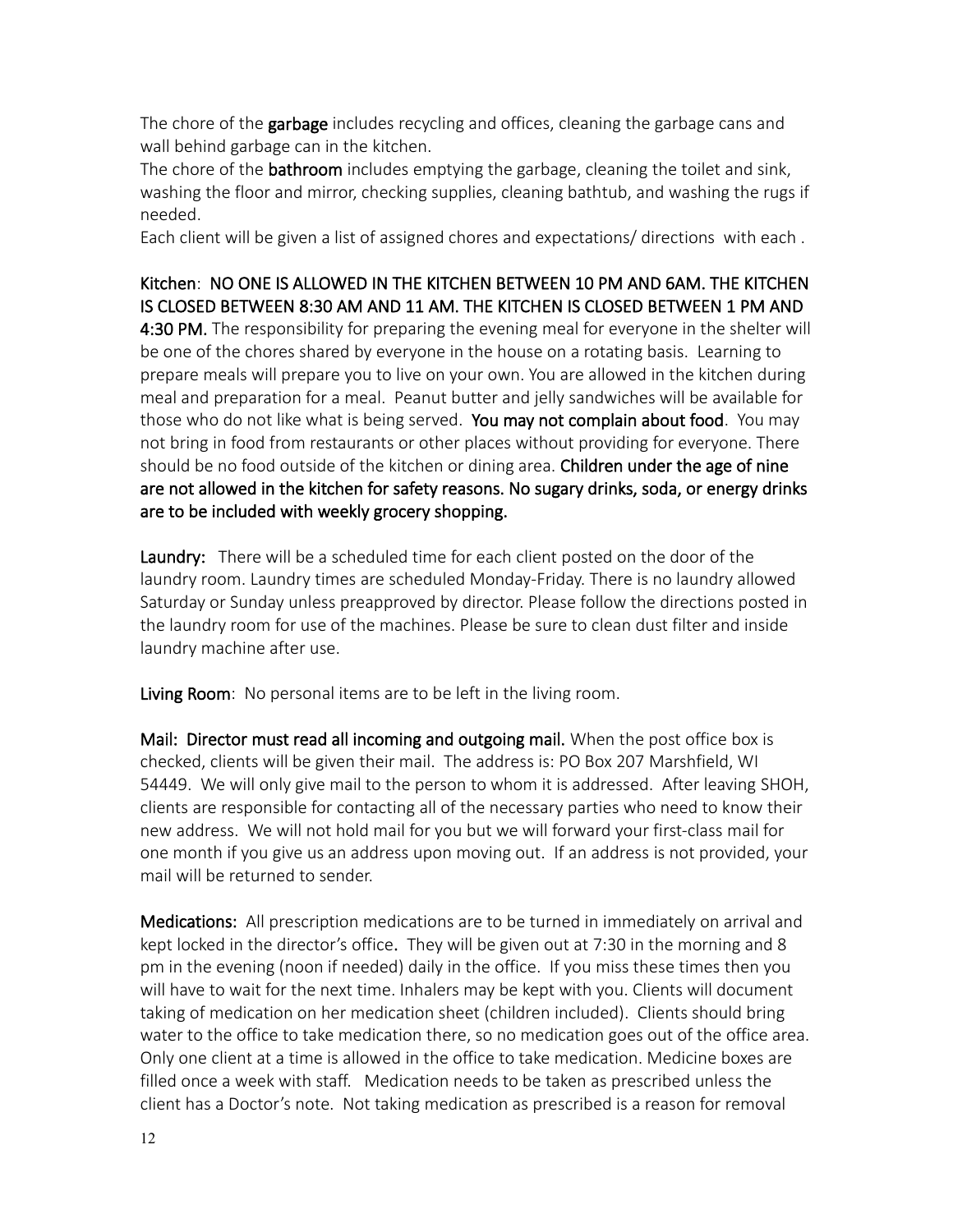from the shelter. SHOH clients are not allowed to take narcotics, Tramadol, or Ultram under any circumstances. This includes shots or meds given while at the emergency room.

 Occult Activities: Shirley's House of Hope is a Christian facility. No one is allowed to participate in any occult activities in SHOH. This includes possessing any occult or inappropriate material or paraphernalia. SHOH staff will decide which materials are considered inappropriate.

Offices: Due to the number of clients who are at SHOH we cannot allow anyone to just "hang out" in the office. Staff is available to listen to your concerns or if you need help to process and work through issues in your life. Knock before entering whether door is open or not. Do not enter the office until you are told to do so. If you knock and get no answer, walk away or leave a note under the door.

Parental Responsibilities: It is the responsibility of parents or caregivers to know where their children are at all times and to supervise their behavior. All children under the age of 13 need to be with their parents at all times. Parents need to accompany children who are under the age of 6 to the bathrooms. Small children (6 and under) must be in bed by 8pm; older children (7 and above) should be in their room by 9pm.

If you wish for another resident or volunteers of SHOH to baby-sit your child while you are at an appointment, you must have the approval of the director and a waiver must be signed relieving Shirley's House of Hope of responsibility for your children while you are away. A telephone number where you can be reached must be available at all times. Teenagers are allowed in their rooms and in the dining room without parental supervision, provided their parents are on the property.

All school age children must be enrolled in school within 3 days of entering Shirley's House of Hope. It is expected that children will attend school. If children miss school for any reason, the director must be notified immediately. It is the parent's responsibility to call the school before 8 am if the child is staying home sick. Illness is a fever, vomiting, or diarrhea. If children are sick, they need to be in their rooms with parental supervision. Parents are responsible for teaching their children respectful behavior. Behavior that is inappropriate includes running in the halls, using profanity, roughhousing, throwing objects, yelling, entering someone else's room and disrespecting others. This list is not all-inclusive and may be added onto at any time. It is up to Shirley's House of Hope staff to determine whether behavior is acceptable.

Shirley's House of Hope staff is mandated as CPS reporters. SHOH staff must call CPS if there are indications of abuse or neglect. SHOH staff will report to CPS any incidents of a child being left on the property while the parent is off property without a childcare agreement in place. A client raising her voice to yell at a child makes the environment unsafe for the child and for the community. If a child needs to be corrected, the client will speak to them in a normal voice. If this is not sufficient, the client will take her child to her room to continue appropriate disciplinary action.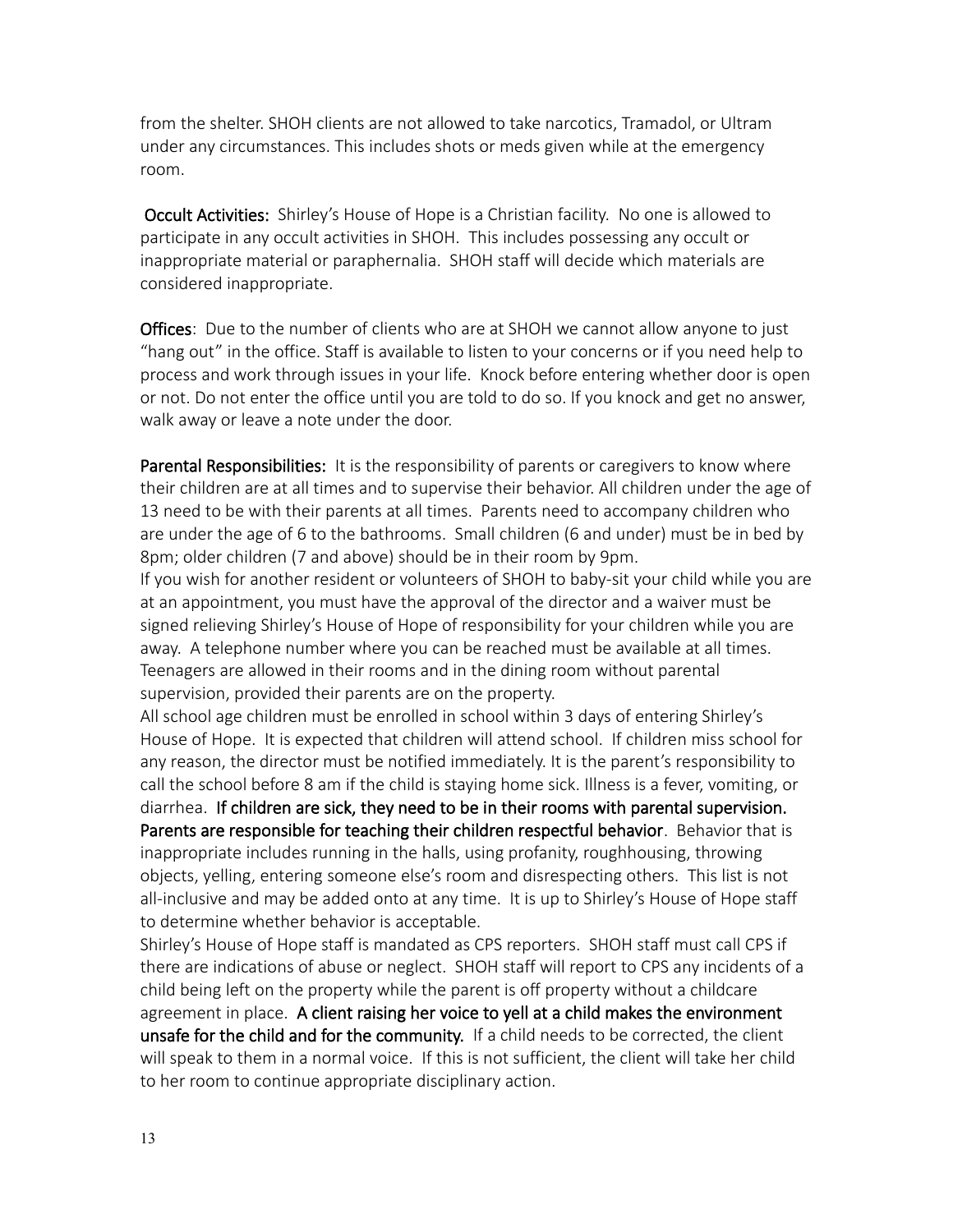Phone Use: Staff/volunteers answer the phone. The number is 715-486-9000. Consult the weekly schedule for specific times for using the phone. Personal phone calls are to last no longer than 15 minutes. Phone messages will be left in your mail slot in the office The shelter phone may be used in the living room or offices **only.** A client should have no expectation of privacy when using the house phone.

Rooms: Random room checks will be conducted without notice. Clients should have no expectation of privacy. It is your responsibility to keep your room safe and clean. You must:

-Turn off all lights, and radio (only Christian music) when not in use.

- Make beds.

-Empty wastebaskets. Dirty diapers must be in sealed plastic bags – tossed in the kitchen trashcan.

- Keep floors clean.
- No space heaters or fans in client's rooms
- No vaporizers or dehumidifiers in client's rooms.

SHOH staff will work with clients to ensure the rooms meet cleanliness and safety standards. No food or drinks (except water) allowed in the rooms. Bulletin boards are provided in each room- so you will not hang or attach anything to the walls, doors, or furniture. You will be held responsible for any damage caused by you or your children in your room or anywhere on SHOH property. When you exit the shelter if your room is not clean, you may be charged a \$25 fee.

Savings: from the time you enter SHOH until you graduate all income will go into savings for you except \$20 per week. This income included Social Security, Unemployment, child support, income tax returns, W-2, etc. All savings should be in the form of a Post Office Money Order made out to you. This will be handed to the Director and put in the safe. If you have extra expenses or would like to purchase a vehicle near the end of your program this should be discussed with the director.

Sexual Conduct: The expectation is no sexual conduct (including kissing, hugging, or touching in an intimate way) outside of marriage. We believe that God's Word is clear that all homosexual practices are sin. Therefore, we do not allow any activity or conversation that includes any connotation to homosexual activity. If this is an issue that needs to be discussed you can ONLY discuss it with the Director. Any other discussion can result in being removed from the program.

Security: Entry doors are always locked. Only staff may open doors.

Smoking: There is a No smoking policy at SHOH including e-cigarettes and vaping. This means that if you live at SHOH you are a nonsmoker. It does not mean that you can smoke when off the property if you are in the program. Gum is available upon request for the first two weeks in shelter. Clients should call the QUIT LINE for help the day after coming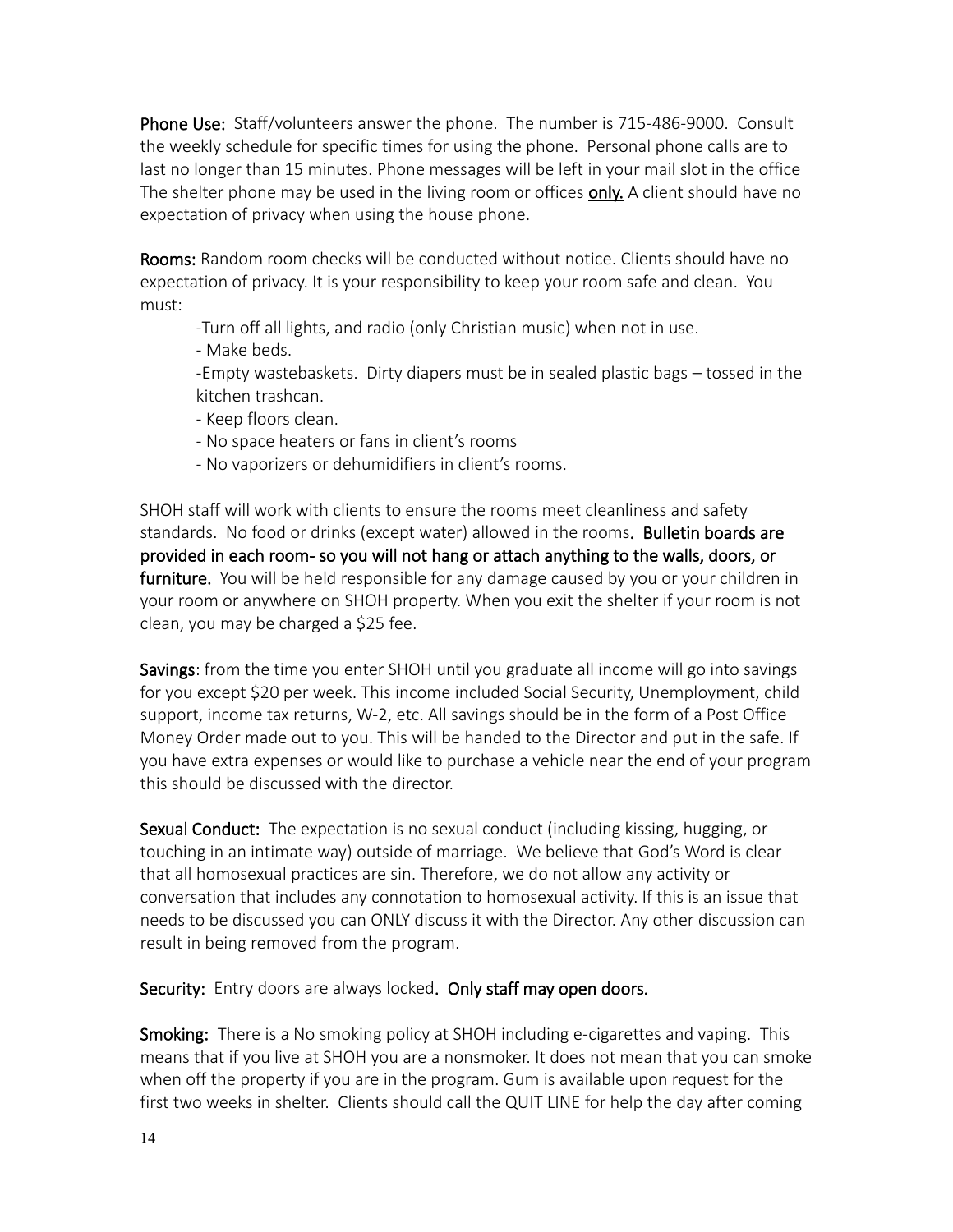to SHOH. The first offense of smoking will result in a 2,000-word essay. Second offense will result in immediate dismissal from SHOH. This includes testing positive from secondhand smoke. It is your responsibility to stay away from anyone who may smoke while you are on pass, at appointments, at church or anywhere else.

Stereos/Radios/CD players: Stereos and radios are allowed in rooms but the volume needs to be kept at a low level. Christian music only is to be listened to. If the radios can be heard in the hallway, they are too loud. TV's and DVD players are not allowed in rooms.

**Television:** Televisions are only available for class purposes or watching a video.

**Videos**: Since this is a family residence, only videos with a rating of G or PG may be on the property.

Visiting in Rooms: Women and children are not allowed in each other's rooms. The only exception to this is children who are being watched by another adult and have a childcare agreement signed. Visiting takes place in the public areas of the shelter.

Visitors: The only time you may have visitors is on Sunday from 1pm to 5 pm. The visit must be approved in advance by Friday at 4 pm by turning in a visitor form. The only possible exception is your minor children. These visitor guidelines do not apply to your caseworkers, lawyers, and probation officers.

**Volunteers**: They are not allowed to give presents to you. When you leave SHOH they will not acknowledge you first in public for your safety. If you acknowledge the volunteer then they will talk with you. It is your choice after you leave to contact them. You may give them your number, but they are not allowed to give you their number, address or other personal information.

Wake-up: It is your responsibility to be up, be dressed, have eaten and be ready for the day before devotions at 8:30am. Check in with the volunteer on duty at 7:30 am. Clients are not to go back to bed after 7:30 am check in.

Other general guidelines: Only shelter staff may adjust the heat and air. If you are too cold or too hot, let someone know. However, keep in mind that the temperature in various rooms will be different. We cannot please everyone all the time. There will be no profanity allowed in the shelter or on the shelter grounds at any time.

You may not lend or borrow any money from one another. All money needs to be kept in the directors office. You may not use another clients Food share card. There is to be no sharing or borrowing of clothes and personal items. Please only bring a 2-3 week supply of clothes when arriving at SHOH.

You should notify the staff if there is a need for clothing, hygiene products, medical care,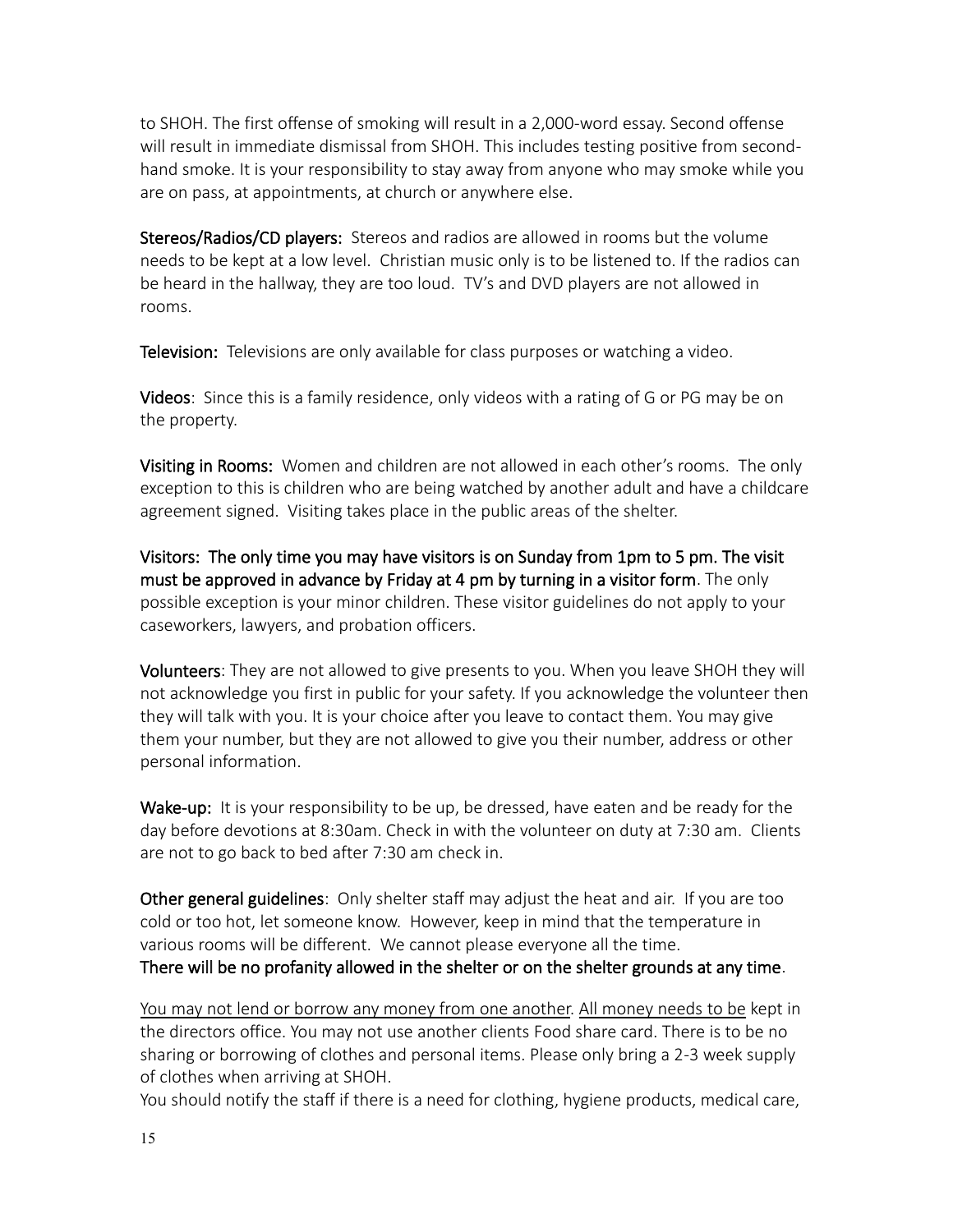medication, etc. We will do what we can to meet those needs.

YOU CANNOT HAVE ANY CONTACT AT ALL WITH YOUR ABUSER! This includes phone calls, letters, or messages. Contact with an abuser is forbidden to provide a safe environment for everyone.

No naps during the day without permission from the staff. If you are sick, see a staff member.

# *Termination of Assistance Policy*

As a guest of SHOH you are provided an opportunity to APPPEAL YOUR TERMINATION. PROCESS: Once terminated you must leave the property immediately and you have 24 hours to complete a written APPEAL OF TERMINATION and submit it back to the office of the Executive Director.

Contact the Executive Director at 715-486-9000.to secures a copy of the APPEAL OF TERMINATION.

- 1. Complete the form and return within 24 hours of termination. In the event you are terminated over a weekend you must contact the Executive Director by noon on Monday following the termination.
- 2. The Executive Director, Program Director, and Case manager will hold an Appeal Hearing.
- 3. On review, the Executive Director will notify you of the decision reached by the Appeal Committee.

Please keep in mind we are here to offer you a program to help you heal. It is up to you to work within the boundaries of our program and follow the program guidelines. Remember there are a lot of people living under one roof and not everyone will be happy all of the time but we must all work together in order to meet our goals.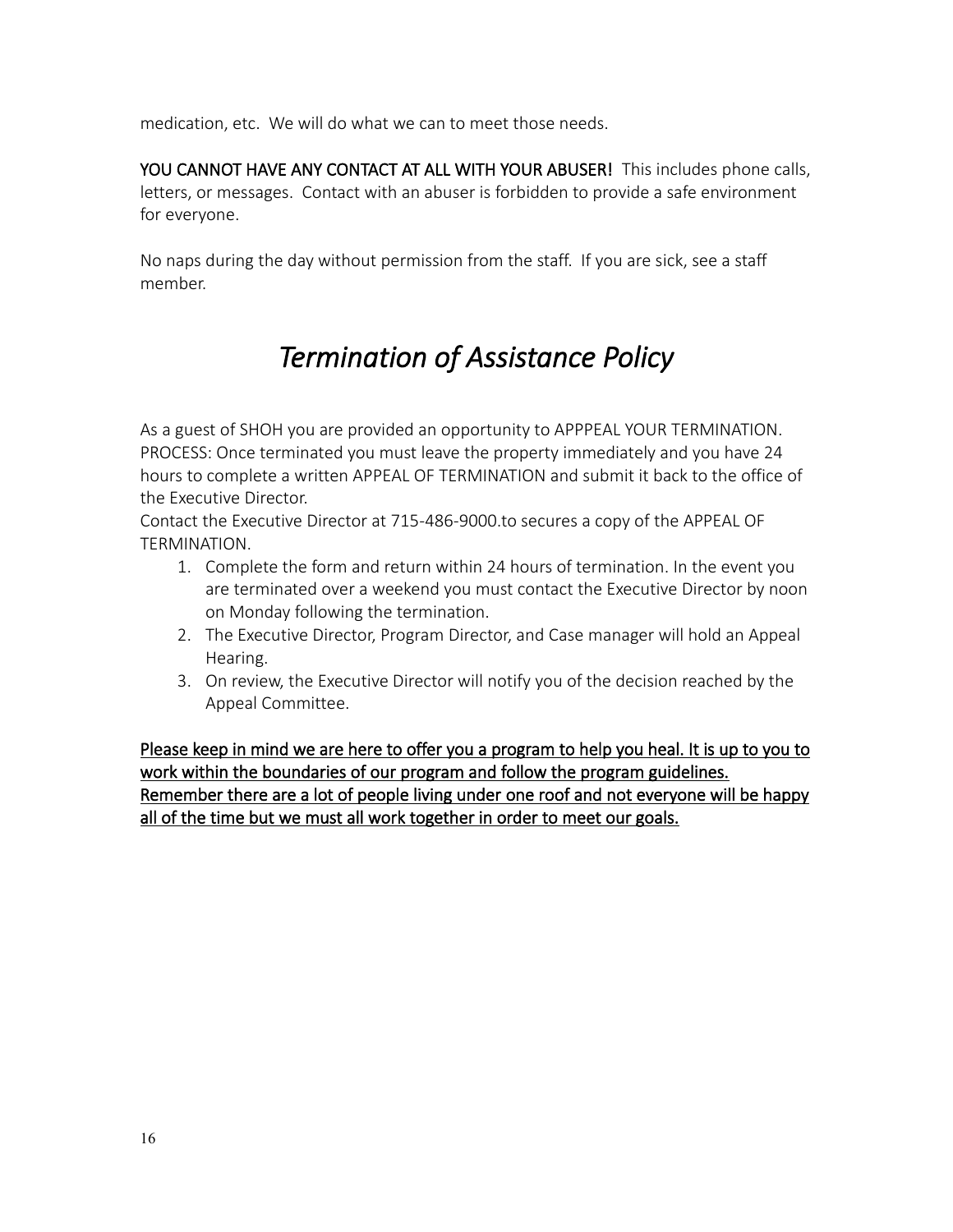# *Boundaries & Confidentiality*

#### **Boundaries**

Boundaries- is like the border or limit between others and ourselves. Boundaries can be physical, sexual, or internal. Nobody is allowed to violate our boundaries. This is to ensure we maintain our health and safety.

The purpose of having boundaries here at Shirley's House of Hope is to take care of and protect you. We need to be able to tell other people when they are acting in ways that are not acceptable to us. A first step is knowing that we have a right to protect and defend ourselves. We have not only the right but also the duty to take responsibility for how we allow others to treat us. Our value comes from knowing that God uniquely creates us all.

#### Physical

Here are some guidelines on physical boundaries. Know that it is okay to let someone else know what is or is not acceptable to you.

- Standing too close to a person without her permission. As a rule, a three-foot area is considered a persons' personal space; some people require more personal space to feel comfortable.
- Don't pick up a child unless you ask their mom first. She may not want other people touching her child; (an exception would be to keep a child from getting hurt).
- Some people do not want to be hugged or touched by other people; some people may ask for a hug. Always ask a person if it is okay before you hug them, pat them on the back, etc. They may have been physically abused or have unseen injuries.
- Getting into a person's personal belongings and living space such as one's purse, wallet, mail, or closet.
- Physically hurting another person.
- Listening to a person's person phone conversation without her permission.

#### Internal (Emotional)

These boundaries are usually crossed when another person is being verbally abusive or not respecting your privacy.

- Examples of breaking boundaries:
	- o Raising your voice, using derogatory words or offensive language.
	- o Name calling.
	- o Ridiculing a person.
	- o Lying.
	- o Breaking a commitment.
	- o Telling a person how she should be or what she should do.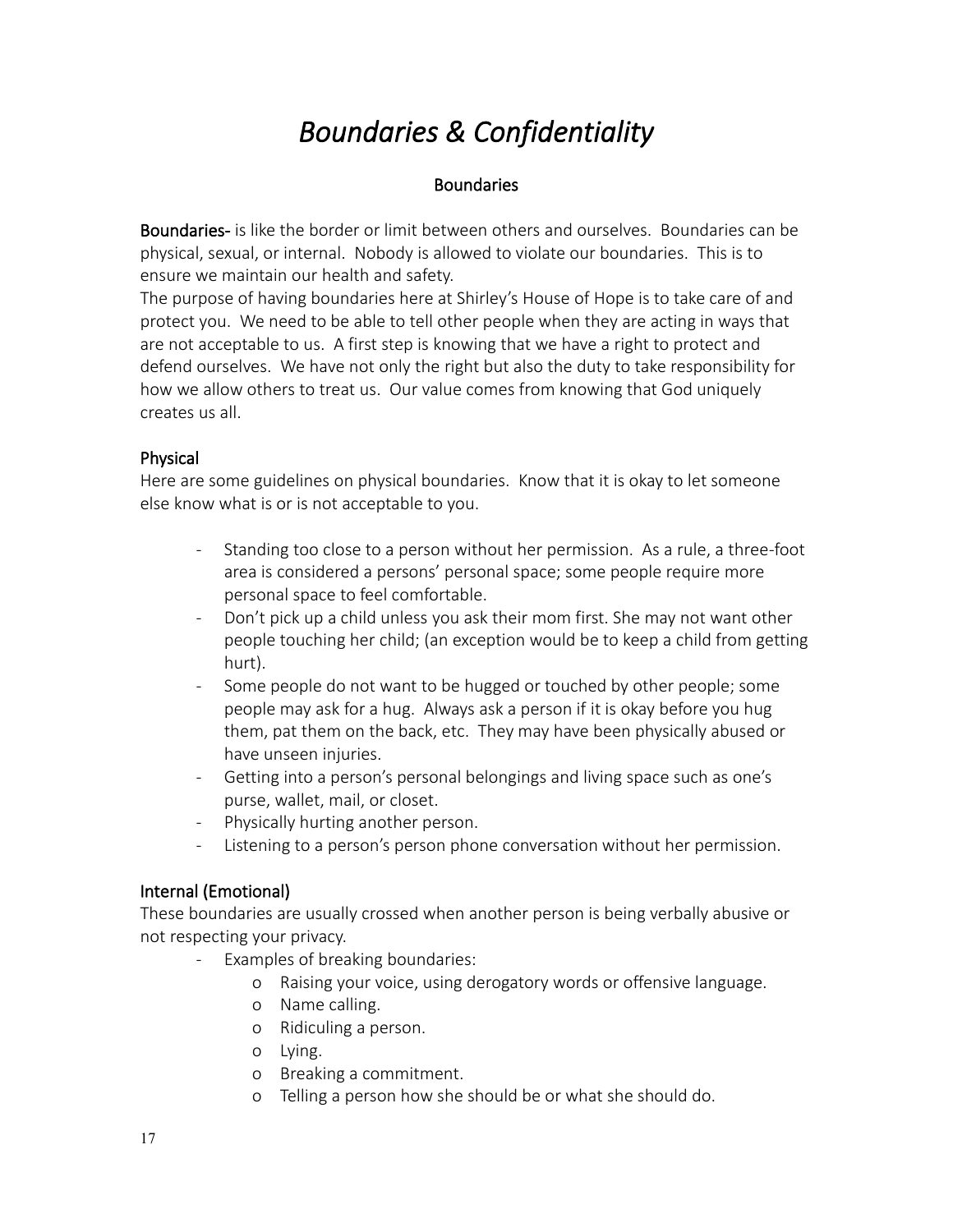o Shaming a person.

#### Sexual Boundaries:

- Touching a person sexually without her permission.
- Not negotiating when, where and how to engage in sexual activity
- Demanding unsafe sexual practices.
- Exposing oneself to others without consent.

### *Confidentiality*

You See it Here…. You Hear it Here…. You Leave it Here!!!

Confidentiality needs to be practiced through our lives on a daily basis and is often broken unintentionally. It is important to remember at all times that breaking another Client's confidentiality can jeopardize their safety as well as your own. Confidentiality covers many areas such as saying a Client's full name in front of other people or sharing information about another client even if you don't use their name. Mutual trust is essential in keeping everyone safe. *There are many ways of breaking confidentiality, always think before speaking.*

### *General Information on*

### *Domestic Violenc*e

#### Why Women May Stay

The reasons that women may decide to remain in a violent relationship are complex and personal. Though it seems relatively easy for us to stand on the outside and evaluate her reasoning, it remains a much more difficult task from the inside…

Below is a discussion of some of the reasons why women may remain in a violent relationship.

#### EMOTIONAL

The woman may remember the good times, the feelings of love she had for the abuser. She may feel that those good times outweigh the bad. Usually after a violent episode, the abuser is warm and loving, making it hard for her to leave. She sees that side being the 'real" person.

The batterer, in his/her warm and loving stage, may promise to reform, to seek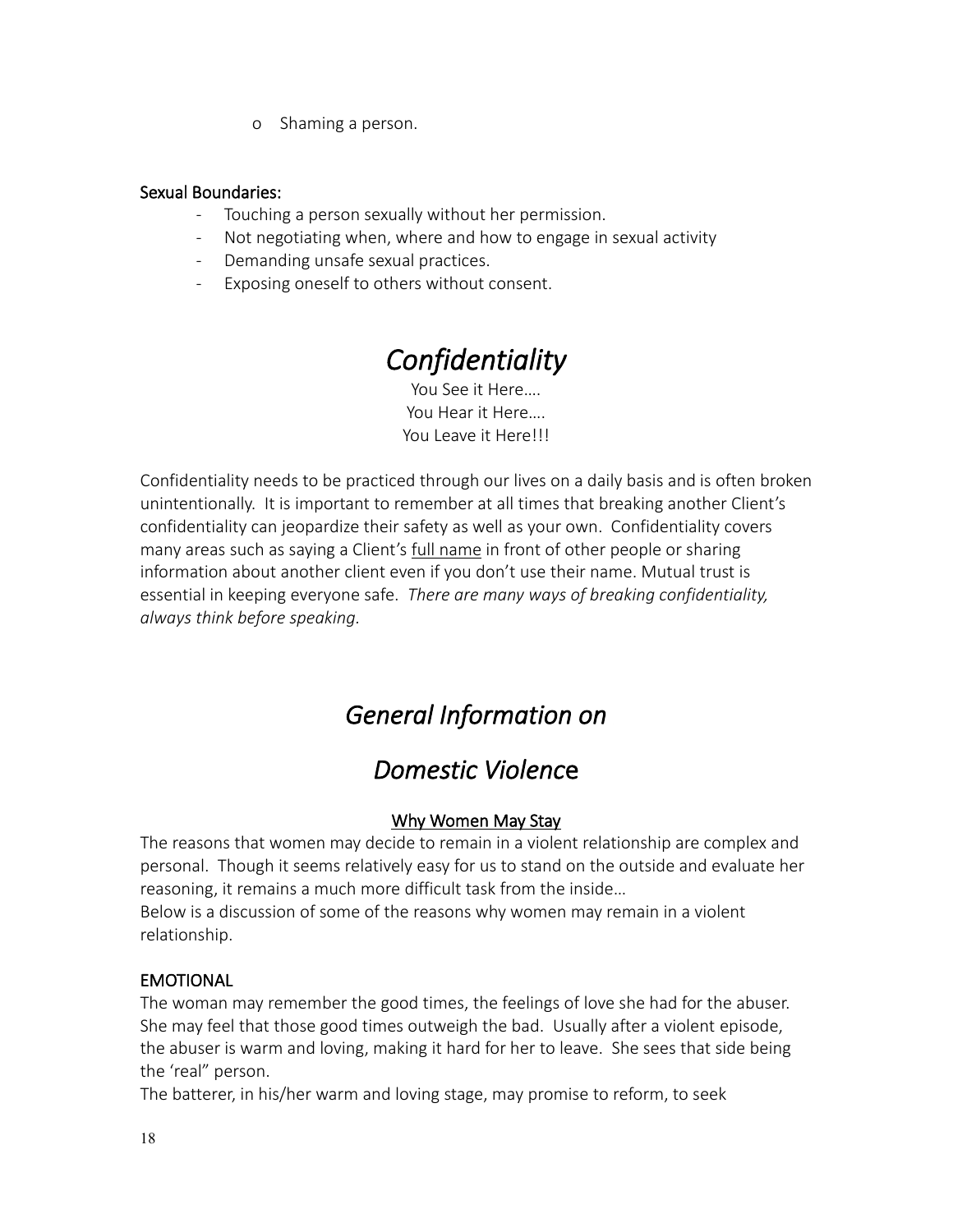counseling, to stop drinking, to stop using drugs, etc. The woman wants to believe his/her promises.

In addition, the psychological/emotional abuse that she has endured may have scarred her more than the physical abuse. She has been told… repeatedly…that she is stupid, ugly, incompetent, and no good. These emotional scars make it difficult for the woman to believe that she will be capable of building a life that does not include this abuser.

#### ECONOMIC DEPENCENCE

Battered women usually have very little, if any, money to call their own. In their attempt to control the woman, many batterers retain absolute control over all financial resources. She may not even be aware of what their true financial situation is.

The woman may not have any "marketable" job skills, and/or she may have been out of the work force for many years. As a result, she may fear that she is not capable of supporting her family. In today's economy, she may see that her abuser is unemployed. She begins to wonder how she could dream of making it on her own.

If the abuser is a man, like in most cases, the reality of our society is that women make only \$.59-.62 for every dollar earned by a man. She is well aware of this reality. Compounding all of the economic reasons stated above, she has probably been

told…repeatedly…by her abuser that she will never make it alone. She begins to believe these statements.

#### FEAR

Sometimes the threat of leaving, calling the police, of finding other housing/shelter will trigger more violence. More battered women are seriously hurt or killed when they are attempting to leave the relationship than at any other time.

The batterer may threaten to "track her down" no matter where she would go. This is not an idle threat. Many abusers do track their partners and make their lives extremely difficult. She feels powerless.

The batterer may have threatened to harm her extended family and/or friends. She believes that he/she will do so.

The abuser threatens to take their children from her…either by kidnapping them, or by obtaining custody through the court system. Since the batterer is often better able to support the family than she is, she perceives this threat as real and present. In reality, many batterers have, incredibly, been awarded custody of their children.

#### SHAME/EMBARRASSMENT

Many victims do not want their family/friends/community to know the true situation. Some batterers are quite respected in the community. Women have found that no one believes that the man, in most cases, would actually be a batterer.

The batterer continuously tells her that the violence is her fault… not his/her own. ("If only you would contact the conduct of the contact of the conduct of the conduct of the conduct of the conduct o to hit/punish you.") She comes to believe that she is indeed responsible for the violence.

#### CLERGY/SOCIETY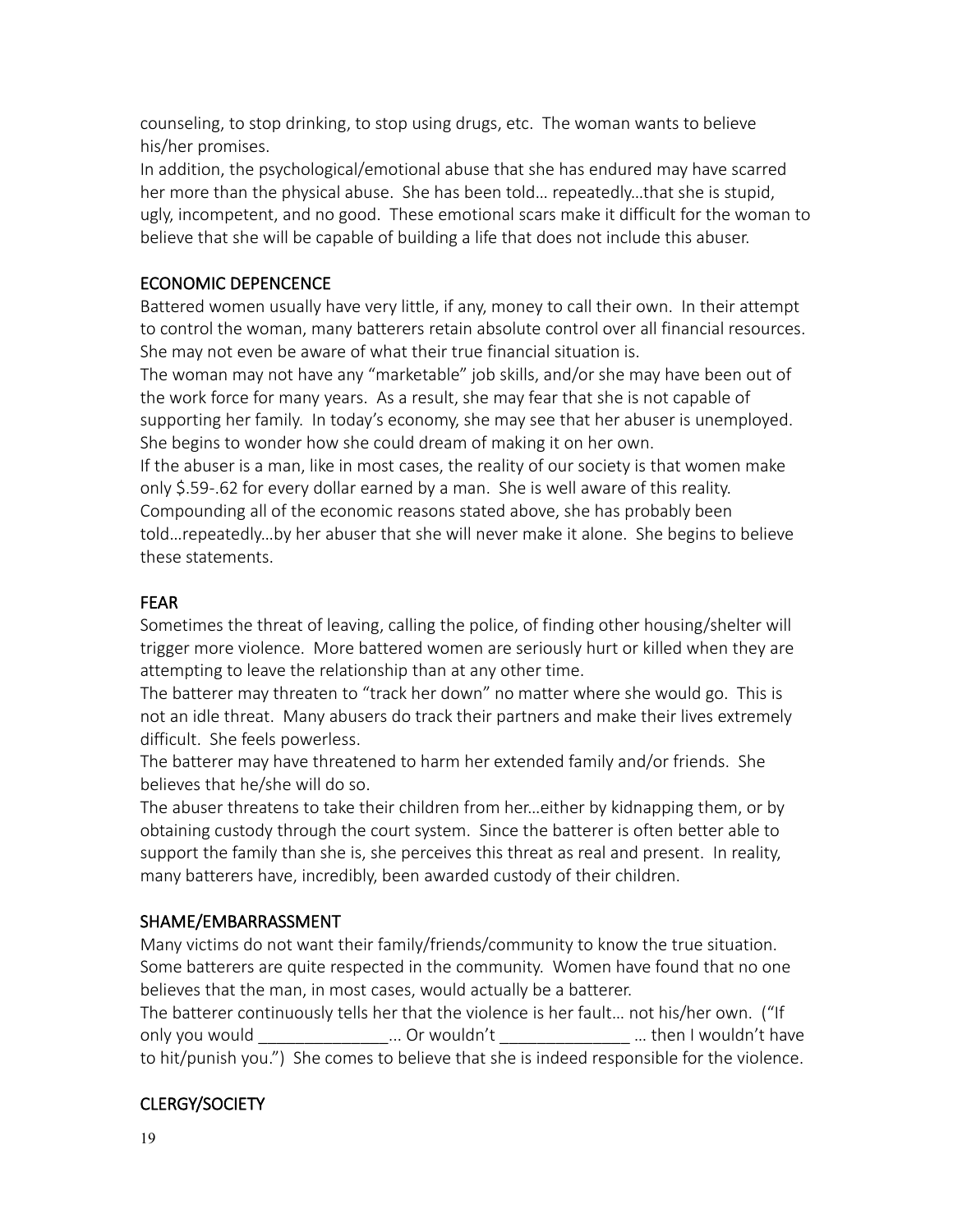Some clergy advocate keeping the marriage together no matter what. They urge patience and tolerance

Our society still implies that women are inferior to men and that women are responsible for the success or failure of their marriages.

Ours is a couple-oriented society… many women fear being alone.

#### FRIENDS/FAMILY

The woman may find no support from her family/friends; some may not believe her; some may have the attitude that the woman, "has made her bed and now she must lie in it."

Other times, she has tried to leave in the past and gotten the help from her family/friends but then went back to the abuser. If she tries to leave again, her family/friends may not support her, because they think she will return.

Often times the woman's family/fiends reinforce all the myths surrounding domestic abuse: she asks for it, it is her fault; the situation is really not that bad…etc.

#### **ISOLATION**

Batterers work to keep women away from their family and friends. He/she may allow the woman a few, if any outside activities or opportunities.

Having no other contacts beside her abuser, she may have actually come to believe… as the abuser says, that the abuser has justification for hitting/abusing her. She begins to see the abuser as all-powerful; larger than life.

Again, because of her isolation, the woman has few resources. The fewer resources she has…the few alternatives she has.

#### CHILDREN

The woman believes that the children need a father. A rotten father is better than none at all. If the woman has or should obtain a job, she may not be able to afford day care for her children.

The woman may also fear losing custody of her children as stated above. In addition, the children themselves may pressure her to stay and/or return. Having grown accustomed to the advantages their father's income may afford them, they may not want to make the sacrifices they know will be necessary if she leaves. Having depersonalized her, after years of witnessing her victimization, they may no longer feel that her needs are important.

#### SHELTER/HOUSING

The woman may truly have nowhere to go. If she has friends/family she may be reluctant to utilize them for fear that he might find her there and/or harm those trying to help her. Women usually have children and there may be no room for them. Economic dependence/instability contributes to the difficulty of obtaining affordable/suitable housing.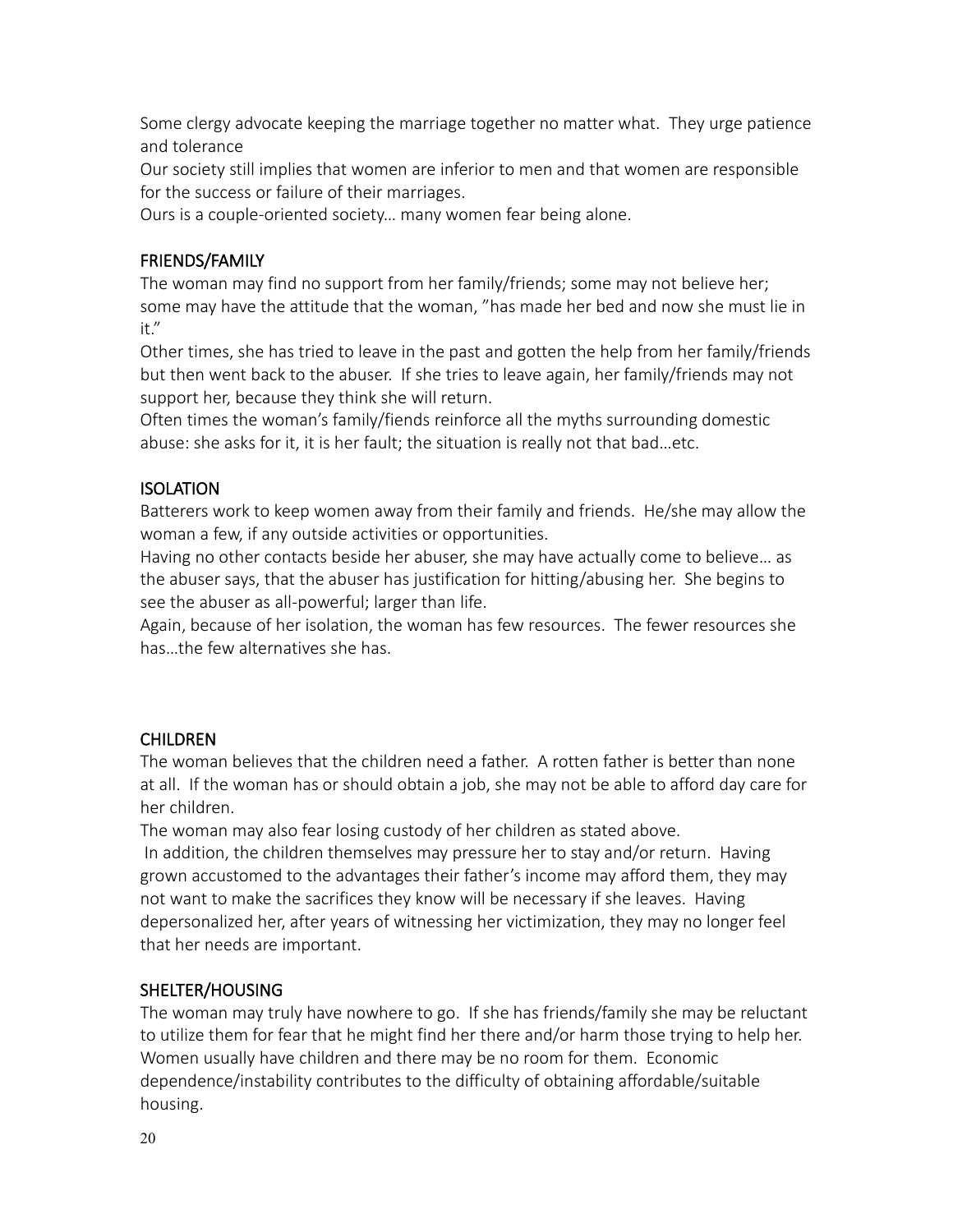### *Domestic Violence Fact Sheet*

- 68% of domestic violence cases involve children as witnesses.
- 85% of batterers, as children watched domestic violence occur in their homes and/or experienced child sexual/physical abuse.
- 50% of the time there is both child abuse and physical abuse in the same home.
- 50% of willful homicides of females are committed by a past or present intimate partner.
- 63% of all boys, ages 11-20, who are arrested for murder, have killed the man who was assaulting their mother.
- 15-25% of all females who are battered are pregnant. The March of Dimes reports that more babies are now born with birth defects because of the mother being battered during pregnancy than from the combination of all diseases and illnesses for which we immunize pregnant women.
- 80% of runaway children are from violent homes.
- Battered women are 2 times more likely to commit suicide.
- Battering is the single largest cause of injury to women; more frequent than auto accidents, muggings, and rapes combined.
- Women in the U.S. are in 9 times more danger in their own homes; violence in the home is the root cause of violence in the streets.
- Juvenile delinquents are 4 times more likely to come from abusive homes.
- In 1973, the Police Foundation in Washington D.C., conducted a study of family violence in Kansas City, MO. They found that: In 90% of the family homicides, the police has been to the home at least once prior to the homicide; In 50% of the family homicides, the police had been in the home 5 or more times prior to the homicide.
- In 1989, the San Diego Police Department analyzed the 60 family violence homicides that had occurred from 1985-1988. They found that the average number of police calls before a homicide was committed was 8.
- Every 9 seconds, an act of domestic violence occurs in the U.S.; averaging 5.3 million women per year.
- Children who have witnessed abuse or who have been abused themselves are 1000 times more likely to abuse a spouse/partner or a child when they become adults than children who are raised in a non-abusive home.
- In a 3-year study of 146 children between the ages of 11-17, 62% of the sons over 14 were injured when they attempted to protect their mother from an attack.
- Children need only witness their mother's abuse to take on delinquent and violent behavior. The 1985 Mass. Department of Youth Services Study found that children growing up in violent homes have a 6 times greater likelihood of attempting suicide, 74% greater chance of committing crimes, and were 24% times more likely to have committed rape.
- There are over 3800 animal shelters in the U.S. but only 1200 shelters for battered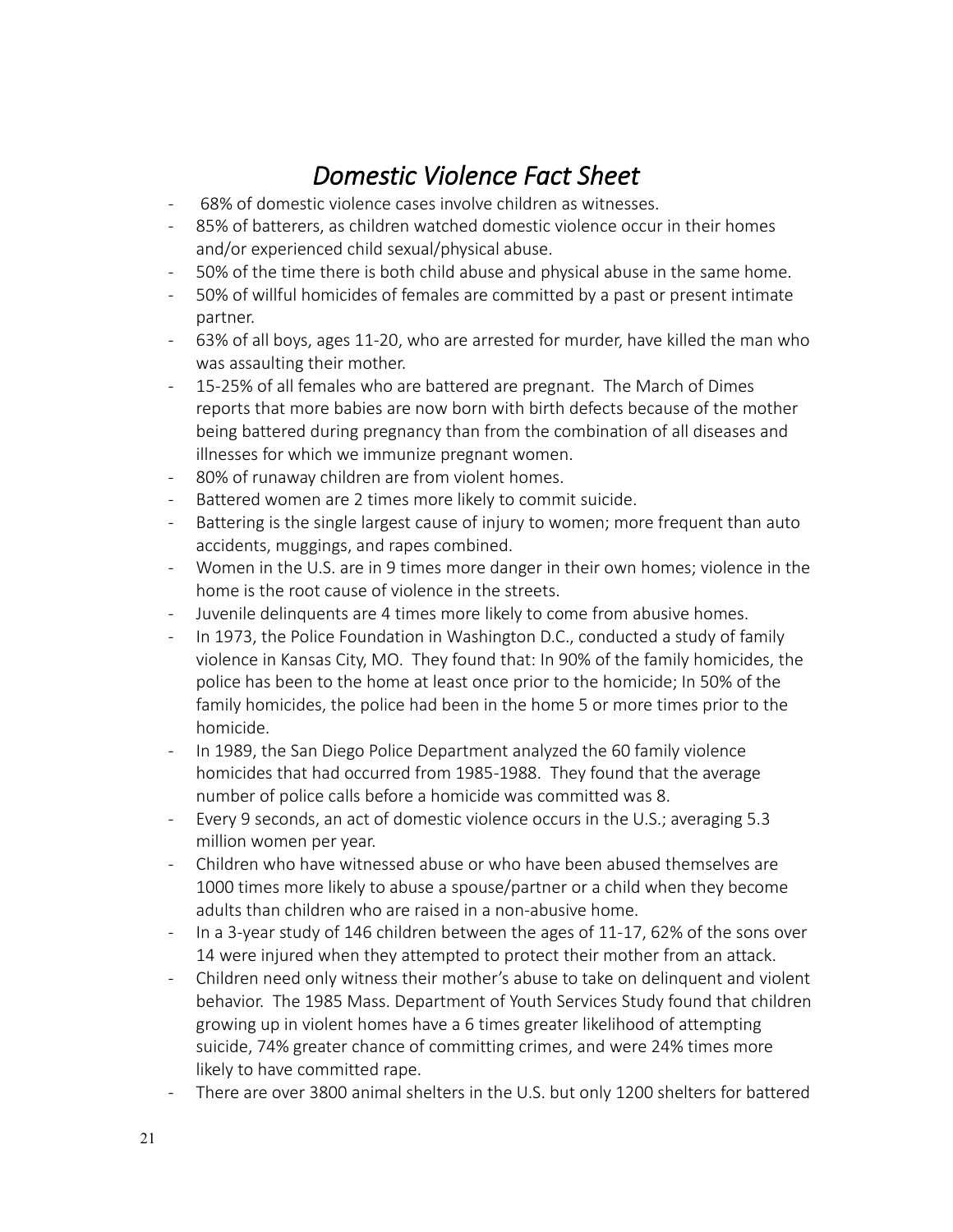woman and children. (That is more than three times more)

- Up to 50% of all homeless women and children in the U.S. are fleeing domestic violence.
- Every 5 years, more women are killed in domestic violent incidents in the U.S. than the U.S. causalities in Viet Nam.

### *How Domestic Violence Can Effect Children*

Domestic violence can include physical, sexual, or emotional abuse. Studies show that men are most often the perpetrators. They usually try to justify their actions by believing they were goaded into losing their tempers. Women tend to blame themselves for provoking their partner. Children who witness regular acts of domestic violence have greater emotional and behavioral problems than other children do. Even very young children can be profoundly frightened and affected. Contrary to popular belief, your children do have the ability to remember, and will not just 'forget' about an episode of violence.

#### Short term effects of domestic violence

A child's response to repeated domestic violence depends on a number of factors including their age, gender, personality, and family role. Some of the immediate effects can include:

- Blaming themselves for the violence
- Sleeping difficulties, such as nightmares
- Regression to an earlier stage of development, such as thumb sucking
- Bedwetting
- Increased anxiety or fearfulness
- Withdrawal from people and events'
- Bullying at school
- Cruelty to animals
- Stress related illnesses, such as headaches or stomach pain
- Speech difficulties, such as stuttering
- Drug or alcohol abuse

#### Long term effects of Domestic Violence

A child growing up in an abusive household learns to handle problems with violence. Some of the long term effects may include copying their parental role models and behaving in much the same destructive ways in their adult relationships. For example, a boy who witnessed his father regularly abusing his mother may feel that violence towards a partner is acceptable. However, not all children who grow up in abusive homes will grow up to abuse others.

Children who witness regular acts of domestic violence have greater emotional and behavioral problems then other children.

#### Drug and Alcohol Abuse

Around one-third of parents who misuse drugs or alcohol also abuse their children. Not all parents with a drug addiction intentionally hurt their children. For some, the addiction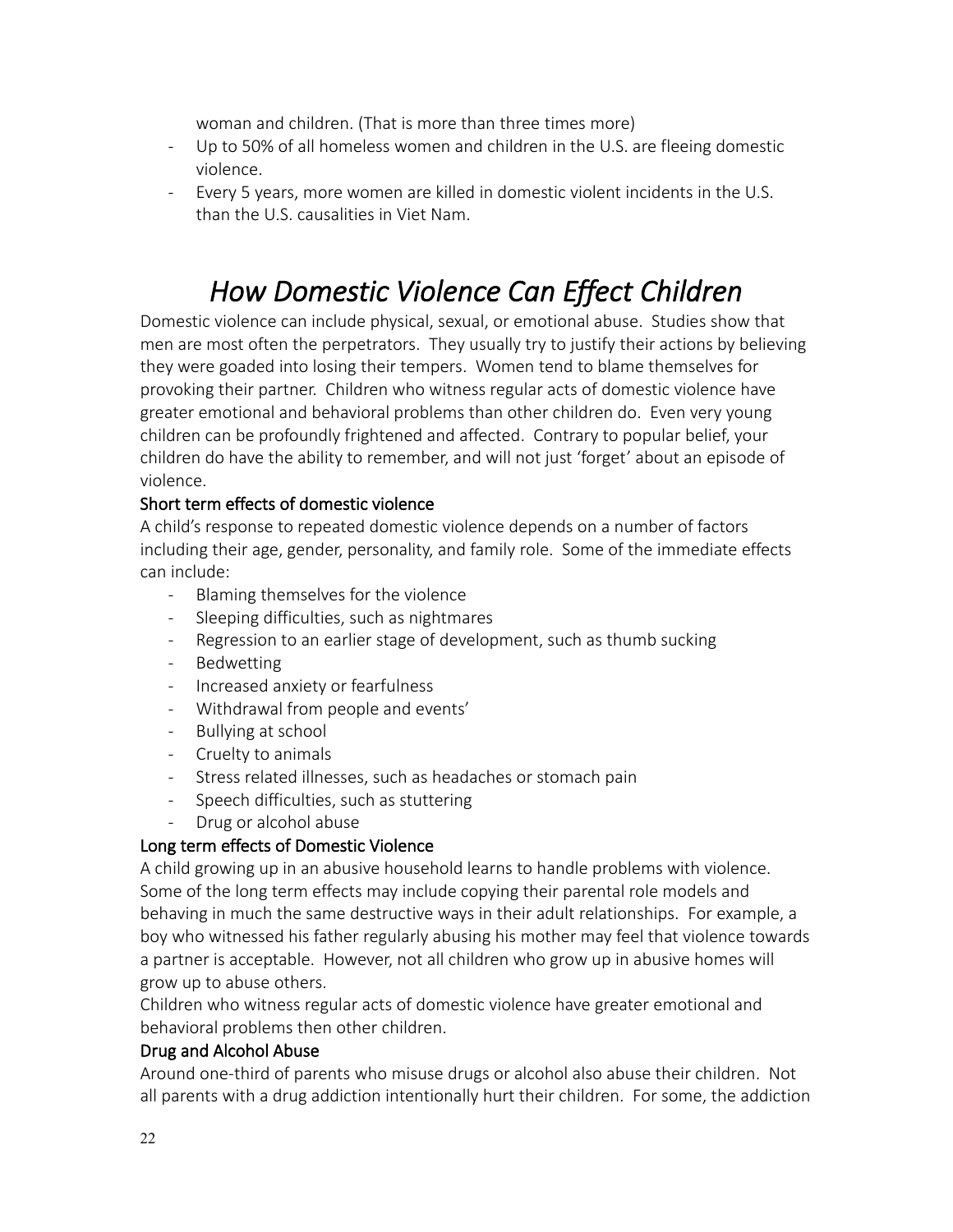is so overwhelming that it takes priority over everything else, including looking after their children's needs. Any parent who uses drugs will exhibit unpredictable behaviors, and children need consistency if they are to develop trust and a sense of security. Some of the effects of parental drug and alcohol abuse on the children may include:

- Failure to thrive
- School and learning problems
- Emotional problems such as anxiety or stress
- Loss of trust in adults
- Increased risk of mental illness or suicide in later life
- Increased risk of substance abuse

#### Take Action to Stop the Violence

Domestic violence does not resolve itself. If you take action against domestic violence, it shows your child that abuse is not acceptable and should be stopped. There are professional organizations that can help both partners confront and change their destructive behaviors. If the abused partner fears for their safety, or the safety of their children, it is important to take them away from home as soon as possible. See your doctor for advice and referral, or call a parenting or domestic violence helpline. A parent with a substance addiction needs professional treatment, including counseling or medical detoxification. In the meantime, keep all harmful substances out of the reach of children.

#### How to Help Your Child

You can help your child emotionally recover from domestic violence in many ways, including:

- Protect them from violence by taking them out of the home, if necessary.
- Tell them that abusive behavior is wrong.
- Reassure them that none of the violent episodes were their fault in any way.
- Tell them how much you love them and cuddle them often.
- Encourage them to talk openly about their feelings.
- Get extra help for their schooling.
- Enlist a trusted adult to provide your child with emotional support.
- Seek professional help, such as counseling.

#### Where to Get Help

- Your Pastor
- Your Doctor
- Parenting Hotline
- Domestic violence Hotline
- Police
- Hospitals

### *WARNING SIGNS OF AN ABUSIVE RELATIONSHIP*

#### Abuser

Grew up in an abusive family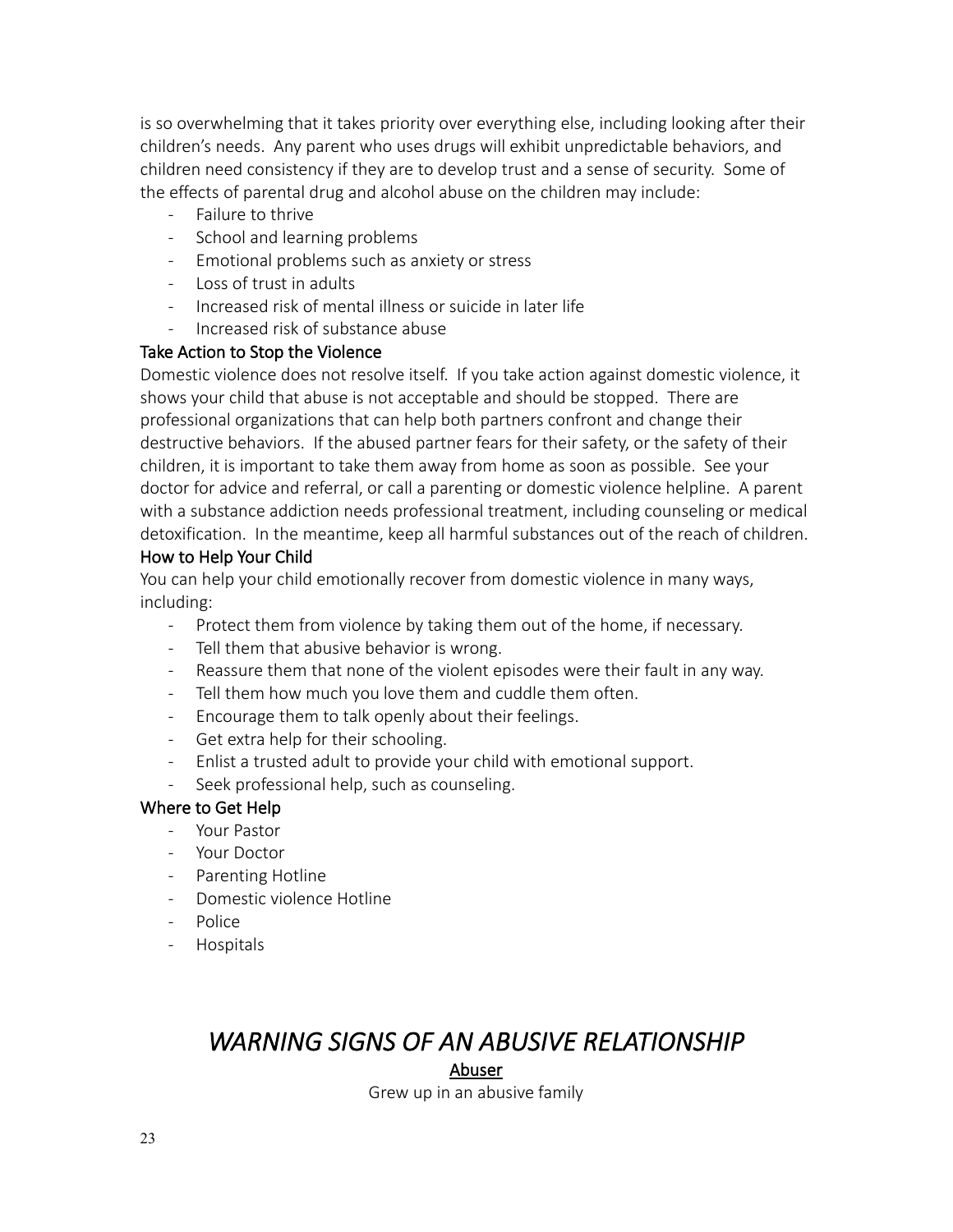Gets into fights with other people besides their partner Cruel to animals or pets Believes the man should make all the decisions (women should be passive) Is a possessive individual, wants control over partner's actions Has a poor self-image and/or lacks self-esteem Abuses drugs and/or alcohol Tries to isolate or make it difficult to see family and friends Doesn't know how to appropriately deal with stress and anger May have an arrest record involving assaults Destructive criticism and verbal attacks Rushing you into decision, guilt tripping Interrupting, twisting your words Lying or withholding information Not sharing responsibility, not following through on agreements Not giving support, suppressing feelings Not taking your concerns seriously Saying the abuse doesn't happen, blames others for his/her actions Doing things that will have negative consequences Checking up on you, making uninvited visits or calls Has a Dr. Jekyll/Mr. Hyde personality, moods changes quickly

#### Victim

Feels sorry for the abuser More relaxed around others versus partner Assumes blame for the abuse Believe they can stop the abuse and/or change their partner Thinks the abuser needs them Afraid to break-up due to threats Feels they need the abuser (not the abuse)

### *A GUIDE FOR FRIENDS AND FAMILY*

Husbands, boyfriends, or intimate partners physically abuse millions of women each year. Chances are someone you know- your mother, sister, friend, co-worker, or neighbor- is a victim of domestic violence. Perhaps you feel your friend's problem will "work itself out." Not so. The violence will not end until action is taken to stop it. All intimate relationships have problems, and sometimes it is difficult for others to decide when it's appropriate to intervene. How have you reacted to the possible signs that your friend is being abused and needs help?

Have you accepted her explanations for visible injuries, such as a black eye, bruises, or broken bones? So you tend not to press her further about frequent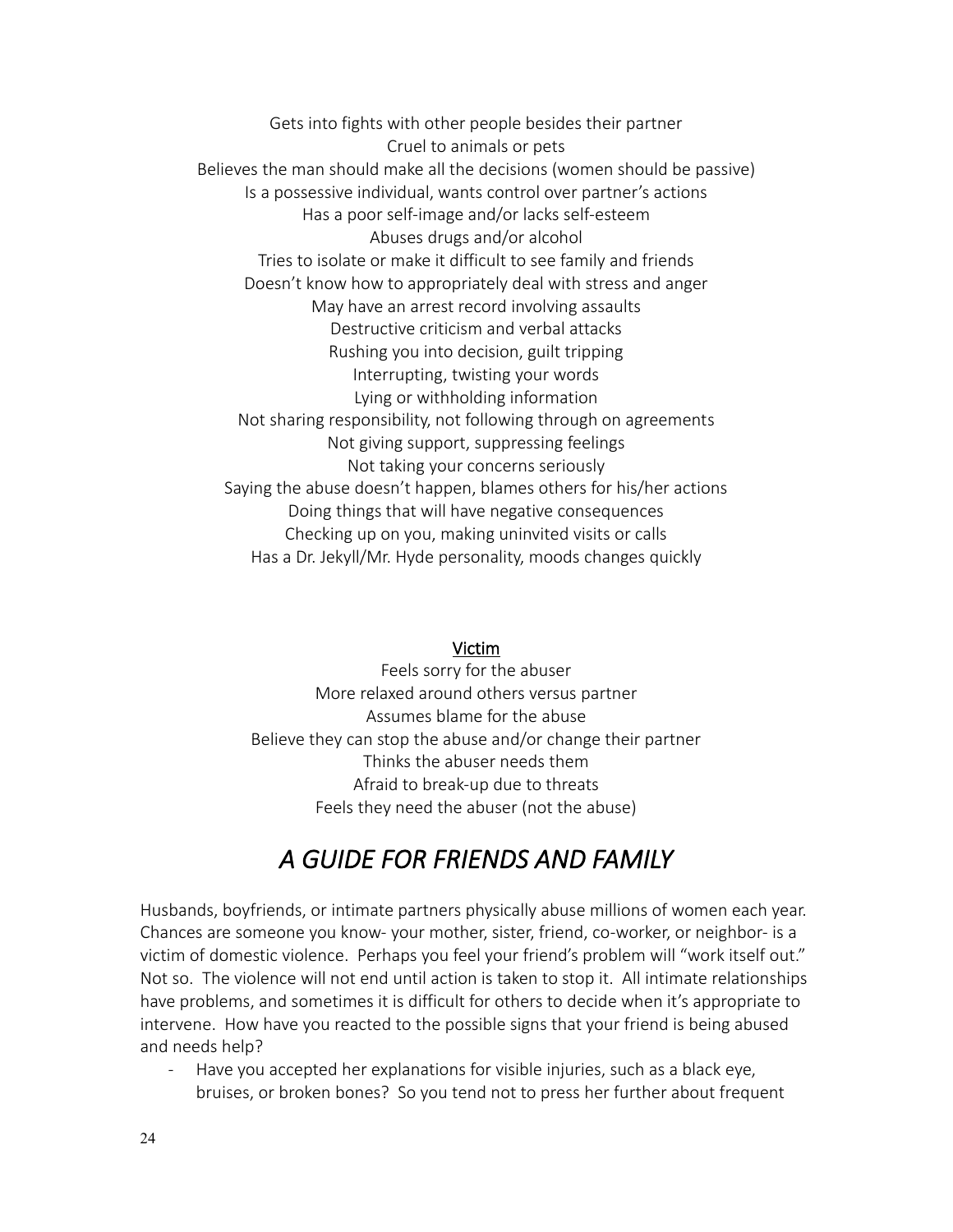"accidents" that cause her to miss work?

- Does her partner exert an unusual amount of control over her activities? Are you reluctant to discuss his control over family finances, the way she dresses, and her contact with friends and family?
- If her partner ridicules her publicly, do you ignore his behavior or join the laughter at her expense? Why are you unwilling to stand up for her? Do you sense the volatile nature of his comments?
- Have you noticed changes in her or her children's behavior? Does she appear frightened or exhausted?

#### What Can You Do?

Lend a listening ear. Tell your friend that you care and are willing to listen. Do not force the issue, but allow her to confide in you at her own pace. Never blame her for what is happening or underestimate her fear of potential danger. Focus on supporting her right to make her own decisions.

Guide her to community services. Gather information about domestic violence programs in your area. These programs offer safety, advocacy, support legal information and other needed services. If she asks for advice about what she should do, share the information you have gathered with her PRIVATELY. Let her know she is not alone and that people are available to help her. Encourage her to seek the assistance of battered women's advocates. Assure her that they will keep information about her confidential. Many battered women first seek the advice of marriage counselors, psychiatrists, or pastors. Not all helping professionals, however, are fully aware of the special circumstances of abused women. If the first person she contacts is not helpful, encourage her to look elsewhere.

Focus on her strengths. Battered women live with emotional as well as physical abuse. The abuser probably continually tells your friend that she is a bad woman, bad wife, or a bad mother. She may believe she cannot do anything right and that there really is something wrong with her. Give her emotional support to help her believe that she is a good person. Help her examine her strengths and skills. Emphasize that she deserves a life that is free from violence.

Help her make a safety plan. Your friend may decide to remain in the violent relationship or return to the abuser after a temporary separation. Let her know that you are afraid for her and her children and help her consider how lethal the violence may be. Help her make a safety plan for herself and her children by thinking about steps she can take if her partner becomes abusive again. Make a list of people to call in an emergency. Suggest she hide a suitcase of clothing, money, social security cards, bankbooks, birth certificates, and school records for future emergencies.

Help her find a safe place. Help your friend contact the local battered women's program.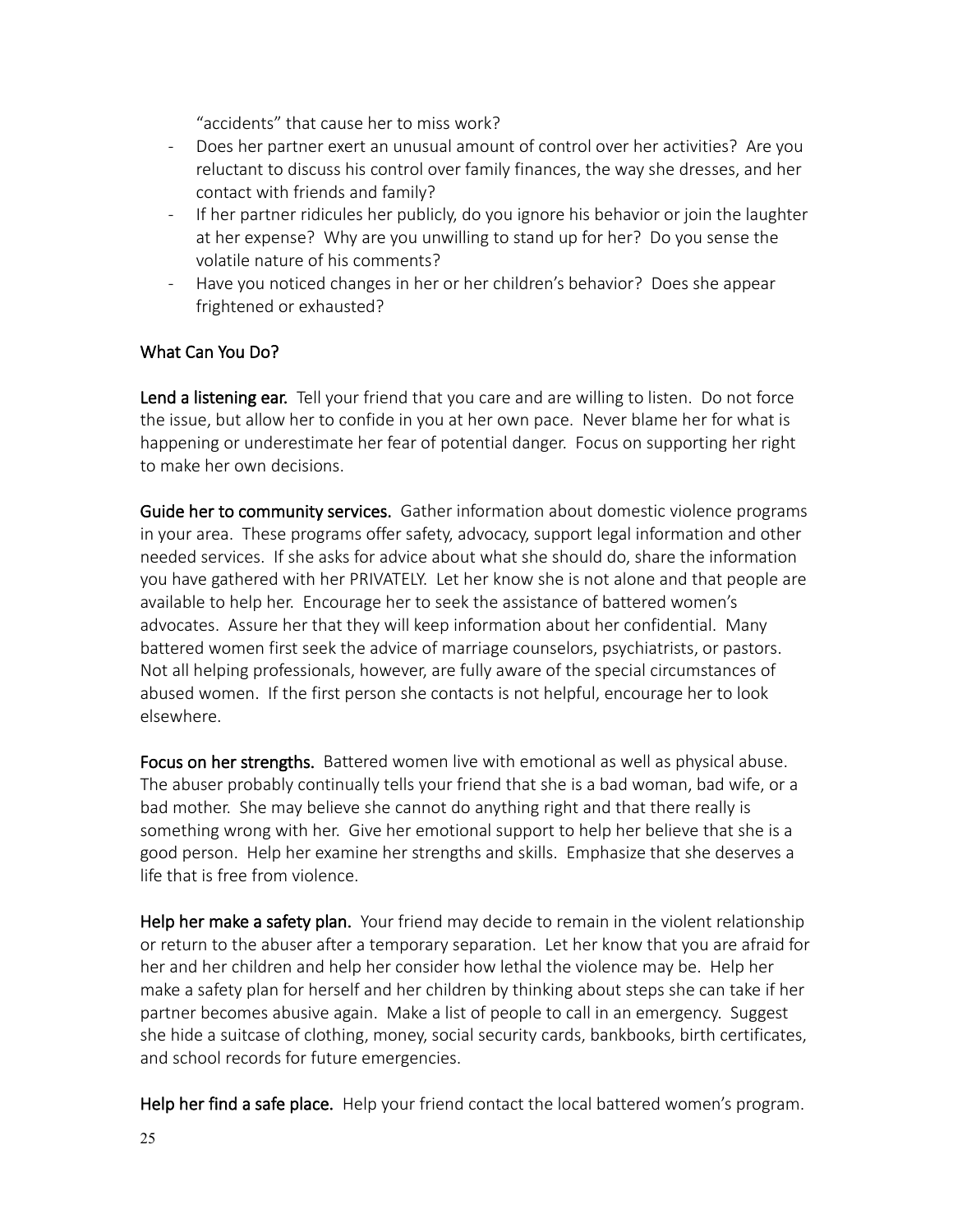They can help her examine options and find a safe place to go. Not all communities have safe shelter and sometimes they are full, so she may need to rely on family or friends for temporary housing. Be careful if you offer safety in your home. A battered woman frequently faces the most danger when she tries to flee and you could face threats and harm from her abuser.

# *Safety Plan*

This is a safety plan for domestic abuse victims of any age who may be abused by or afraid of their spouse/partner, boy/girlfriend, adult child or other family members. Safety planning helps develop tools in advance of potentially dangerous situations. Choose precautions based on your situation.

#### Safety during an Explosive Incident

- If an argument is coming on, try to go to an area that has access to an exit and not near hard surfaces or weapons
- Try to stay near a phone so you can call 911 if need be
- Have an escape route in mind and visualize it
- Have a packed bag ready with any medications or important items. Keep it hidden, either in your own home or at a house of a trusted friend or family member.
- Ask a neighbor to call the police if there is a disturbance in your house
- Devise a code word to use with your family and friends to let them know you need the police.
- Use your instinct and judgment when assessing what action to take next
- Remember, you don't deserve to be hit, threatened or verbally abused

#### Safety When Preparing to Leave

- Open a bank account in your name to establish independence
- Leave money, keys, and copies of important documents with someone you trust
- Bring any medications, prescriptions, glasses, hearing aids or other assistive devices you may need
- Keep the domestic abuse program number nearby and keep some change or calling card with you. Consider getting a cell phone.
- Review your safety plan to prepare the safest way to leave
- Leaving can be the dangerous time.

Safety in Your Own Home (if the abuser does not live with you)

- Change the locks on your doors, secure your windows, install, or increase outside lighting
- If dependents are living with you, discuss a safety plan when leaving without them and inform their school about who has permission to pick them up
- Inform neighbors and property owner to call the police if they see the abuser near your home.

#### Safety with a Restraining Order

Keep your restraining order with you at all times. If lost or destroyed, get another